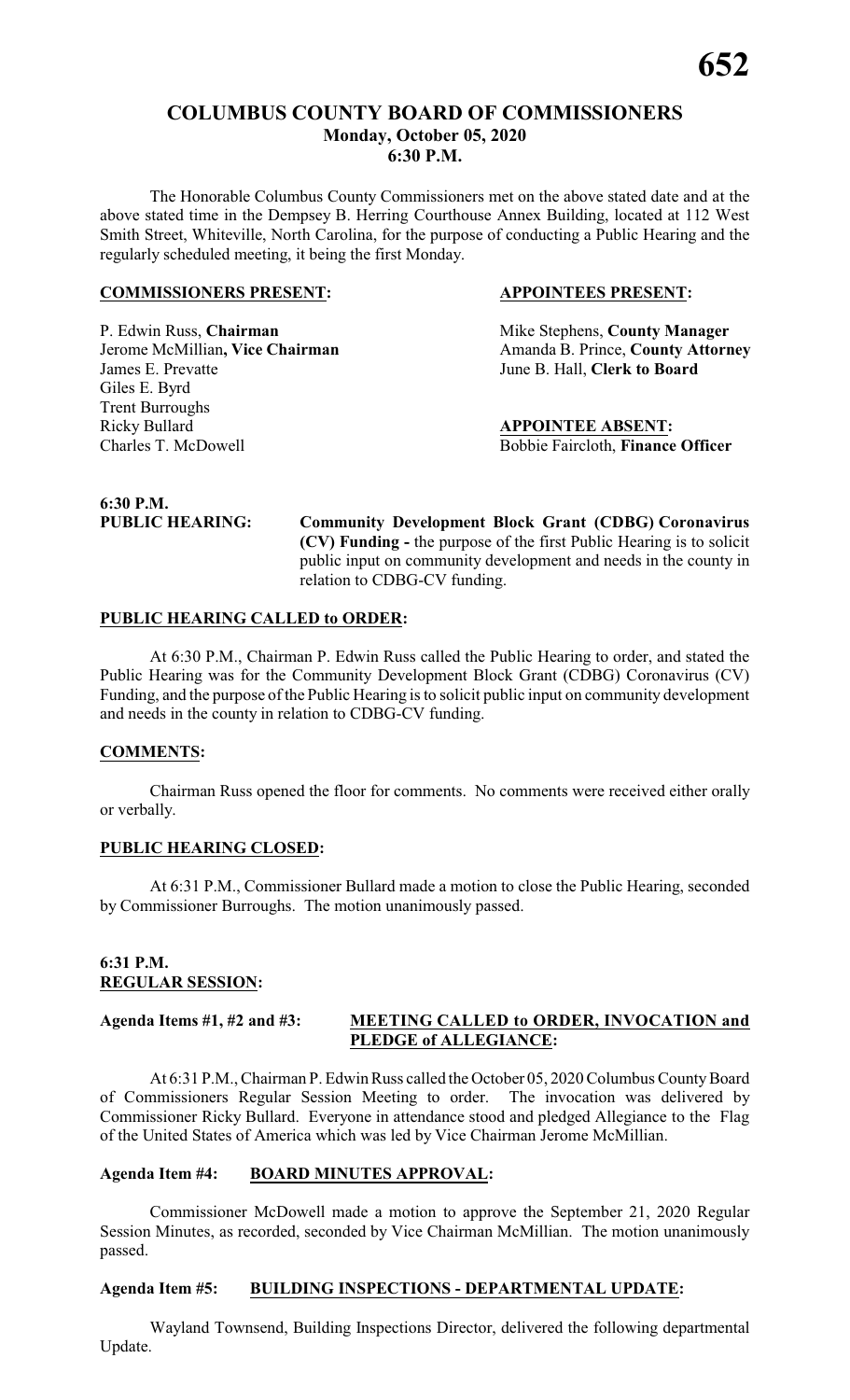Six hundred and sixty-three (663) permits have been written, collecting a total of one hundred and forty-five thousand, two hundred and forty-two and 00/100 (\$145,242.00) dollars. Sixteen million, eight hundred and six thousand, nine hundred and fifty-three and no 100 (\$16,806,953.00) dollars have been added to the tax base.

Currently, the county is divided into two (2) sections and has been this way since 2005. Lake Waccamaw, Bolton, Delco, Riegelwood and all areas north of NC 74, are done on Mondays and Wednesdays. The remainder of the county is done on Tuesdays and Thursdays. This is not firm. We work with contractors as best we can. Time is important to contractors and we work with them as best we can and try not to hold them up.

Generators are somewhat troublesome. We are there when they ask and they are not ready when we arrive. The inspector has to wait, sometimes for long periods. Often, we have to return the next day, making multiple trips when one should be enough. We make sure that no one is without power overnight, whatever it takes.

Inspectors go out every day. We do inspections on Fridays covering the whole county on a limited basis. This is done to lighten the loads on Mondays and Tuesdays.

The COVID has caused some problems on scheduling Standard Exams for the inspectors. Chuck Britt is to take his Plumbing Exam on October 20, and Darin Jackson is to take his Plumbing 1 Exam on October 15. Eric is working on his Electrical 1, and then the Building 1. They have taken all the required classes and are waiting to schedule exams.

#### **Agenda Item #\$6: PROCLAMATION - DOMESTIC VIOLENCE AWARENESS MONTH, OCTOBER 2020:**

Lucy Byrd, Families First, requested Board approval and adoption of the following Domestic Violence Awareness Month, October 2020, A Proclamation.

#### **DOMESTIC VIOLENCE AWARENESS MONTH, October 2020 A PROCLAMATION**

**WHEREAS,** 1 in every 3 teenagers, 1 in every 4 women, and 1 in every 6 men will experience domestic violence during their lifetime; **and**

**WHEREAS,** approximately 15.5 million children are exposed to domestic violence every year; **and**

**WHEREAS,** when a family member is abused, it can have long-term damaging effects on the victim that also leaves a mark on family, friends, and the community at large; **and**

**WHEREAS,** the problem of domestic violence is not confined to any group or groups of people, but crosses all economic, racial, gender, educational, religious, and societal barriers, and is sustained by societal indifference; **and**

**WHEREAS,** the crime of domestic violence violates an individual's privacy, dignity, security, and humanity due to the systematic use of physical, emotional, sexual, psychological, and economic control and/or abuse; **and**

**WHEREAS,** survivors should have help to find the compassion, comfort, and healing they need, and domestic abusers should be punished to the full extent of the law; **and**

**WHEREAS,** survivors of violence should have access to medical and legal services, counseling, transitional housing, and other supportive services so that they can escape the cycle of abuse; **and**

**WHEREAS,** we encourage domestic violence survivors and their familiesto seek assistance fromappropriate victims' services organizations and the Families First, Inc. crisis hotline (910-641-0444), it is important to recognize the compassion and dedication of the individuals who provide services to victims of domestic violence and work to increase public understanding of this significant problem; **and**

WHEREAS, local programs, state coalitions, national organizations, and other agencies nationwide are committed to increasing public awareness of domestic violence and its prevalence, and to eliminating it through prevention and education; **and**

**WHEREAS,** everyone has the right to a safe and healthy relationship and to be free from abuse.

**NOW, THEREFORE,** Columbus County Board of Commissioners does hereby proclaim October 2020, **Domestic Violence Awareness Month** throughout the county of Columbus and urge our community to work toward ending domestic violence by empowering people to develop healthier relationships, assisting victims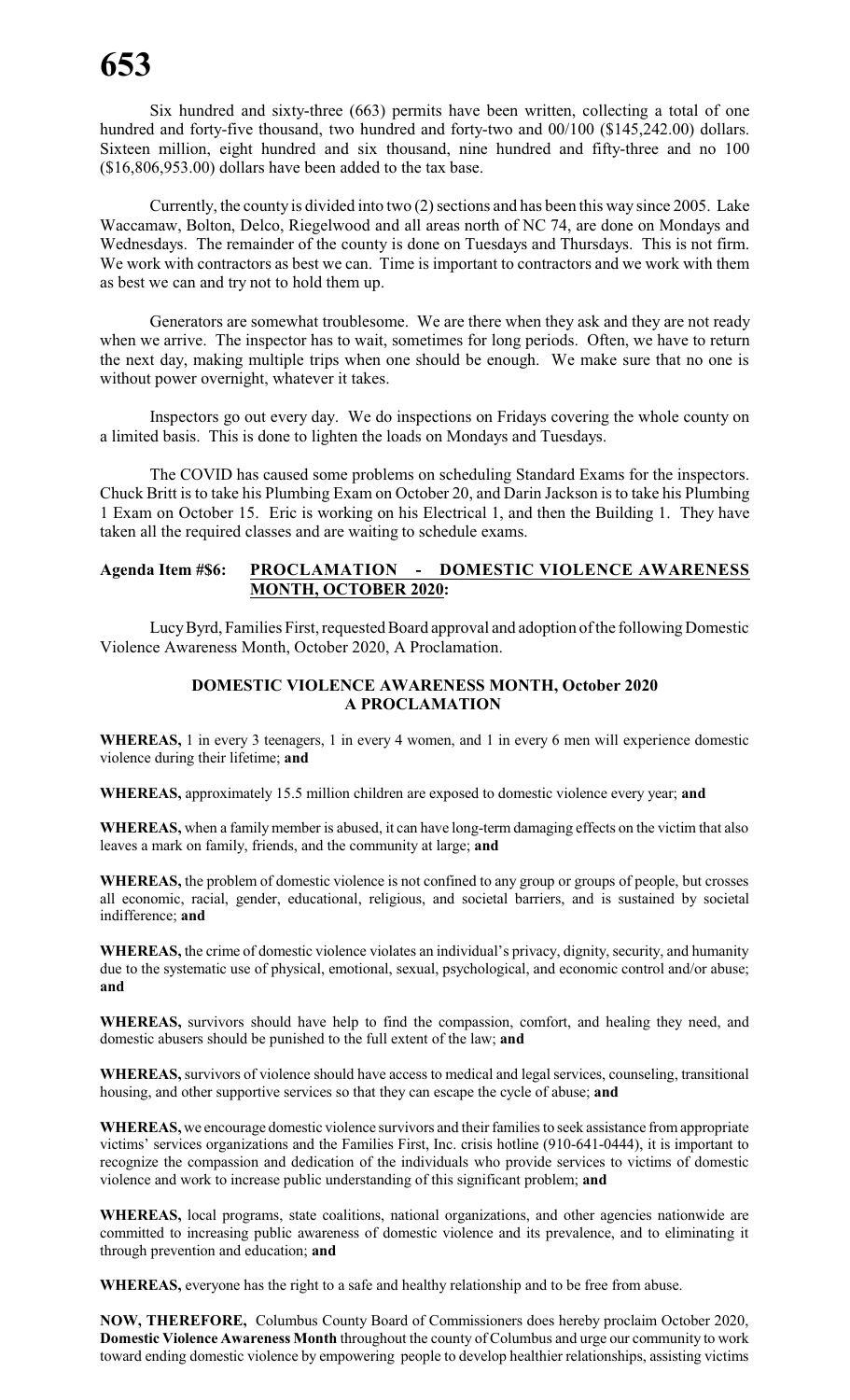in accessing the information and supportive services they need, creating better and more resources for people in need, instituting effective intervention and prevention policies and engaging in discussions with family members and peers to promote awareness and prevention of the quiet epidemic of domestic violence.

**APPROVED and ADOPTED** this the 5th day of October, 2020..

# **COLUMBUS COUNTY BOARD OF COMMISSIONERS**

#### **ATTESTED BY:** /s/ **P. EDWIN RUSS, Chairman** /s/ **JUNE B. HALL, Clerk to Board**

Commissioner Prevatte made a motion to approve and adopt the Domestic Violence Awareness Month, October 2020, A Proclamation, seconded by Commissioner Byrd. The motion unanimously passed.

#### **Agenda Item #7: RESOLUTION - REQUEST for ASSISTANCE in the CONTROL of ILLEGAL DRUGS with STRINGENT PUNISHMENT:**

Robert Adams, Private Citizen, requested Board approval and adoption of the following Request for Assistance in the Control of Illegal Drugs with Stringent Punishment Resolution.

# **REQUEST for ASSISTANCE in the CONTROL of ILLEGAL DRUGS with STRINGENT PUNISHMENT RESOLUTION**

**WHEREAS,** illegal drugs are prevalent in Columbus County, the State of North Carolina and a large percentage of the United States of America; **and**

**WHEREAS,** these illegal drugs are detrimental to individuals, families and youth, which are our future; **and**

**WHEREAS,** the effects of the sale of illegal drugs for monetary profit does not encompass the detrimental effects it places on the users; **and**

**WHEREAS,** drug usage has no social or economic barriers, and restricts and destroys the future of many young citizens; **and**

**WHEREAS,** the results of drug use leads to the destruction of families, friendships, communities, talents, abilities, and even lives; **and**

**WHEREAS,** we are requesting laws that govern drug-related crimes, both the sale and usage, need to be revamped with more stringent penalties. These laws need to be enforced to aid in the control of prevalent drug trafficking that is destroying youth and families everywhere.

**NOW, THEREFORE, BE IT RESOLVED,** that we, the Columbus County Board of Commissioners, request that our delegates, on all levels, look into this request utilizing all the power within their realm of authority to help get this problem under control to save the lives and futures of our deserving youth and help the many families which have been affected.

**APPROVED** and **ADOPTED** this the 5th day of October, 2020.

#### **COLUMBUS COUNTY BOARD OF COMMISSIONERS**

**/s/** *JAMES E. PREVATTE* **/s/** *GILES E. BYRD /s/ TRENT BURROUGHS /s/***/** *RICKY BULLARD /s/ CHARLES T. McDOWELL* **ATTESTED BY:**

**/s/** *P. EDWIN RUSS***, Chairman** */s/JEROME McMILLIAN***, Vice Chairman /s/** *JUNE B. HALL***, Clerk to the Board**

/s/ *MICHAEL H. STEPHENS***, County Manager /s/** *AMANDA B. PRINCE***, County Attorney**

 Commissioner Bullard made a motion to approve and adopt the Request for Assistance in the Control of Illegal Drugs with Stringent Punishment Resolution, seconded by Commissioner Prevatte. The motion unanimously passed.

#### **Agenda Item #8: PUBLIC TRANSPORTATION - AMENDMENT TO Contract with First Transit:**

Joy Jacobs, Public Transportation Director, requested Board approval of the following amendment to the contract to help First Transit.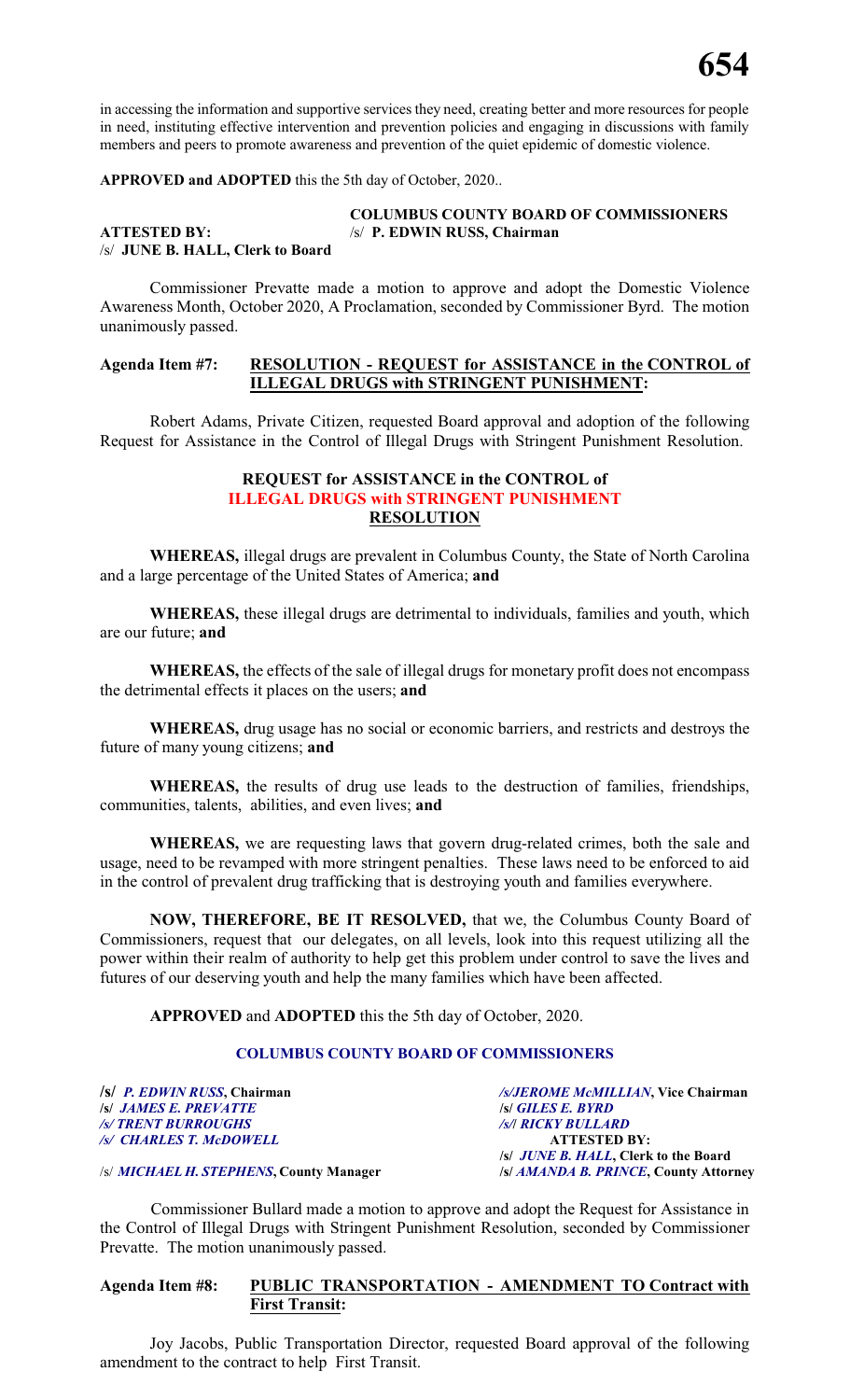#### **AMENDMENT TO Contract to Provide Community Transportation Services for Columbus County, North Carolina**

**THIS AMENDMENT** (the "Amendment") is made and entered into as of the 5<sup>th</sup> day of October, 2020, by and between the County of Columbus, 111 Washington Street, Whiteville, NC 28472 ("County") and First Transit, Inc. ("Contractor"), with its national headquarters at 600 Vine Street, Suite 1400, Cincinnati, OH 45202 (collectively, the "Parties").

**WHEREAS,** the Parties entered into that certain Contract to Provide Community Transportation Services dated July 1, 2018 (the "Agreement"); and

**WHEREAS,** the Parties acknowledge that COVID-19 pandemic has negatively impacted the level of service provided pursuant to the Agreement; and

**WHEREAS,** the United States Congress passed The Coronavirus Aid, Relief, and Economic Security (CARES) Act in response to the economic fallout of the COVID-19 pandemic in the United States; and

**WHEREAS,** the CARES Act makes \$25 billion in supplemental funding available for the Federal Transit Administration ("FTA") grantees to prevent, prepare for, and respond to the COVID-19 pandemic; and

**WHEREAS,** the Parties desire to amend the Agreement and Section VI.B of the Agreement provides that that amendments shall be submitted in writing and will become part of the Agreement when agreed upon by both Parties;

**NOW, THEREFORE,** the Parties mutually agree as follows:

- 1. **COMPENSATION.** In addition for compensation received by Contractor pursuant to the terms of the Agreement for the period July 1, 2018 through June 30, 2021, the County shall reimburse Contractor for actual operating expenses for such period, including but not limited to costs necessary to operate, maintain and manage effective mobility choices as required by the Agreement, which shall include fuel and maintenance costs of vehicles, driver salaries, personal protective equipment and cleaning supplies. Within 15 days of the end of each month of service, the Parties shall meet to review and reconcile the operating expenses for the prior month to determine the appropriate reimbursement amount to be paid to the Contractor.
- 2. **CONTINUING TERMS.** All other terms of the Agreement shall remain in full force and except as amended herein by this current Amendment

**IN WITNESS WHEREOF,** this Amendment has been signed and executed in duplicate on behalf of the Parties hereto by persons duly authorized on the day and year first written above.

| <b>COUNTY OF COLUMBUS</b><br><b>By:</b> /s/ <b>P. EDWIN RUSS</b> |                           | FIRST TRANSIT, INC.<br>By: |
|------------------------------------------------------------------|---------------------------|----------------------------|
| <b>Title: Chairman</b>                                           |                           | Title:                     |
| <b>ATTEST:</b>                                                   |                           | <b>ATTEST:</b>             |
| <b>By: JUNE B. HALL</b>                                          | $\mathbf{B} \mathbf{v}$ : |                            |
| <b>Clerk to the Board</b>                                        |                           |                            |

Commissioner McDowell made a motion to approve the Amendment to Contract to Provide Community Transportation Services for Columbus County, North Carolina, seconded by Commissioner Byrd. The motion unanimously passed.

# **Agenda Item #9: PUBLIC TRANSPORTATION - ESTABLISHMENT of PUBLIC HEARING for COMMUNITY TRANSPORTATION PLAN (CTP GRANT) FY 21-22:**

Joy Jacobs, Public Transportation Director, requested the establishment of November 16, 2020, at 6:30 P.M., as the date and time for the Community Transportation Plan FY 21-22.

Commissioner Byrd made amotion to establish November 16, 2020, at 6:30 P.M., as the date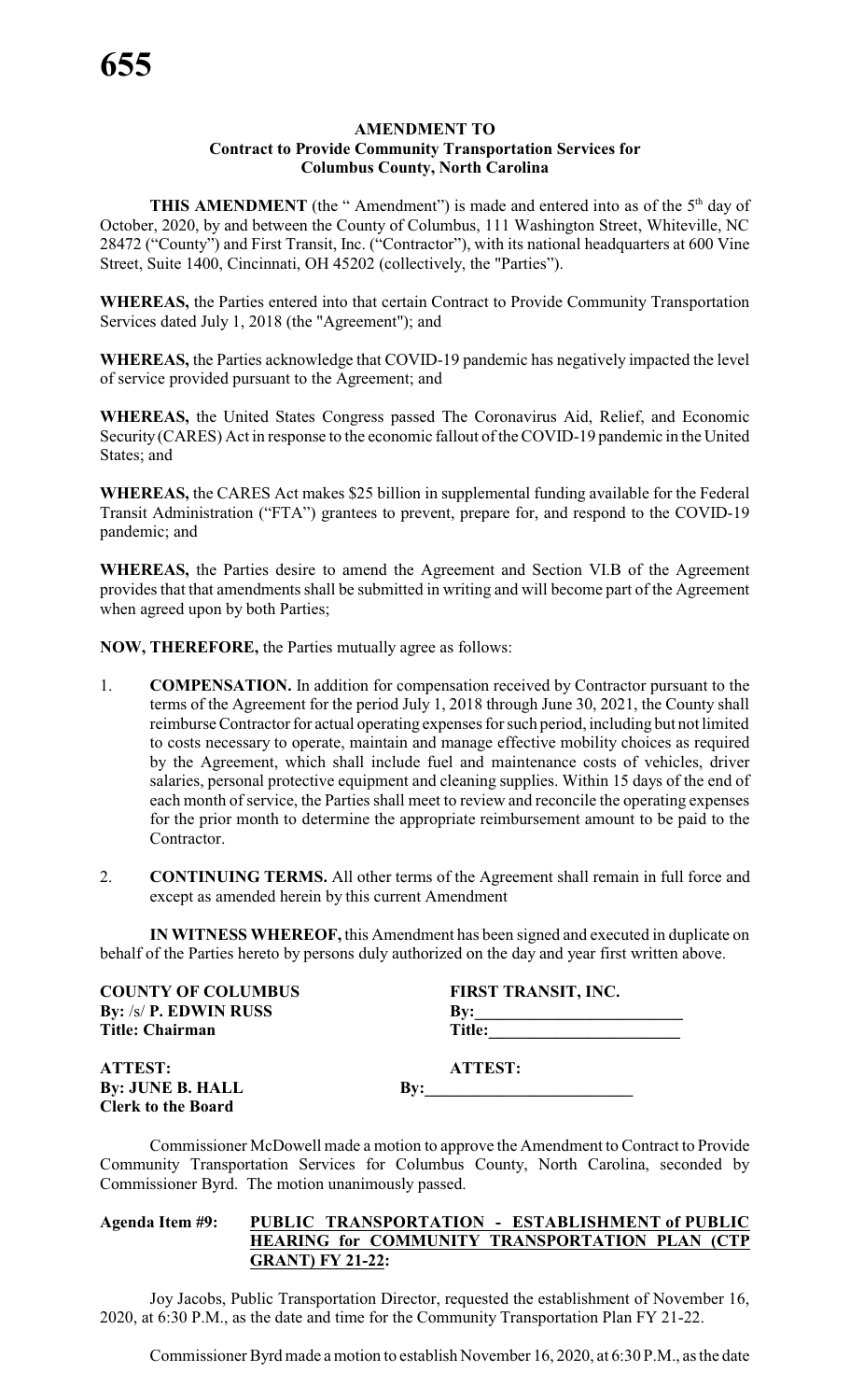and time for the Community Transportation Plan FY 21-22 Public Hearing, seconded by Commissioner Burroughs. The motion unanimously passed.

#### **Agenda Item #10: SOIL and WATER CONSERVATION - GRANT PROJECT ORDINANCE for the FARMLAND PROTECTION PLAN GRANT:**

Edward E. Davis, Soil and Water Conservation Director, requested the Board's approval of the grant and acceptance of the Grant Budget Ordinance.

Commissioner Byrd made amotion to accept the eighteen thousand, two hundred and 00/100 (\$18,200.00) dollars grant for the Farmland Protection Plan, and approve the followingGrant Project Ordinance, Columbus County Farmland Protection Plan, County of Columbus, seconded by Commissioner McDowell. The motion unanimously passed.

#### **GRANT PROJECT ORDINANCE COLUMBUS COUNTY FARMLAND PROTECTION PLAN COUNTY OF COLUMBUS**

Be it ordained by the Columbus County Board of Commissioners that, pursuant to Chapter 159, Section 13.2 of the General Statutes of North Carolina, the following Grant Project Ordinance is hereby adopted:

**Section 1.** The project authorized is the Columbus County Farmland Protection Plan described in the work statement contained in the grant agreement between this unit and the North Carolina Department of Agriculture and Consumer Services, North Carolina Agricultural Development and Farmland Preservation Trust Fund.

Section 2. The officers of the unit are hereby directed to proceed with the grant project within the terms of the grant documents, the rules and regulations of the North Carolina Department of Agriculture and Consumer Services, North Carolina Agricultural Development and Farmland Preservation Trust Fund and the budget contained herein.

**Section 3.** The following revenues are anticipated to be available to complete this project:

| 53-3982-422035 | <b>Farmland Protection Plan Grant</b> |               | \$18,200.00 |
|----------------|---------------------------------------|---------------|-------------|
|                |                                       | <b>TOTAL:</b> | \$18,200.00 |

**Section 4.** The following amounts are appropriated for the project:

| 53-4966-518817 | <b>Farmland Protection Plan Grant Expenditures</b> |               | \$18,200.00 |
|----------------|----------------------------------------------------|---------------|-------------|
|                |                                                    | <b>TOTAL:</b> | \$18,200.00 |

**Section 5.** The finance officer is hereby directed to maintain with the Grant Project Fund sufficient detailed accounting records to provide the accounting to the grantor agency required by the grant agreement and federal and state regulations.

**Section 6.** Disbursements will be electronically wired to Columbus County as request for payments are submitted to the NC Department of Agriculture and Consumer Services, North Carolina Agricultural Development and Farmland Preservation Trust Fund.

Section 7. Copies of this Grant Project Ordinance shall be made available to the budget officer and the finance officer for direction in carrying out this project.

**ADOPTED** this 5th day of October, 2020.

#### **COLUMBUS COUNTY BOARD OF COMMISSIONERS**

**/s/ P. EDWIN RUSS, Chairman**

**ATTESTED BY:** /s/ **JUNE B. HALL Clerk to Board of Commissioners**

#### **Agenda Item #11: FINANCE - AMENDED GRANT PROJECT ORDINANCE WATERSHED RESTORATION PROJECT:**

Dylan Bowen, Deputy Finance Director, requested Board Approval of the following **Amended** Grant Project Ordinance, Watershed Restoration Project, County of Columbus.

#### **GRANT PROJECT ORDINANCE (AMENDED)**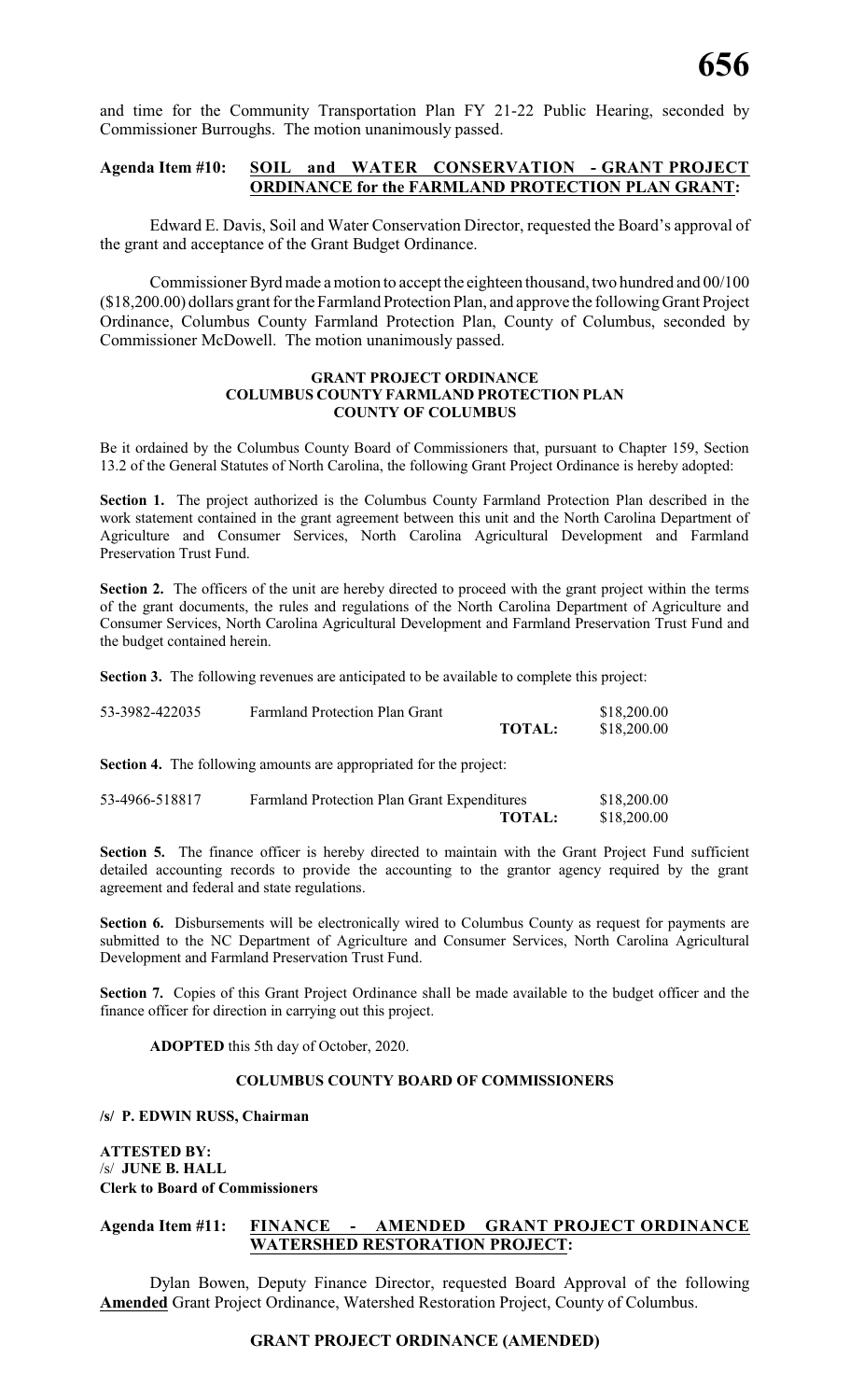#### **WATERSHED RESTORATION PROJECT COUNTY OF COLUMBUS**

Be it ordained by the Columbus County Board of Commissioners that, pursuant to Chapter 159, Section 13.2 of the General Statutes of North Carolina, the following Grant Project Ordinance is hereby adopted:

**Section 1.** The project authorized is the Watershed Restoration Project described in the work statement contained in the grant agreement between this unit and the North Carolina Department of Agriculture and Consumer Services Division of Soil and Water Conservation.

**Section 2.** The officers of the unit are hereby directed to proceed with the grant project within the terms of the grant documents, the rules and regulations of the North Carolina Department of Agriculture and Consumer Services Division of Soil and Water Conservation and the budget contained herein.

**Section 3.** The following revenues are anticipated to be available to complete this project:

| 19-3543-432007 | Watershed Restoration Project Grant |               | \$906,314.75 |
|----------------|-------------------------------------|---------------|--------------|
|                |                                     | <b>TOTAL:</b> | \$906,314.75 |

**Section 4.** The following amounts are appropriated for the project:

| 19-4532-559043 | Watershed Restoration Project Grant Expenditures \$906,314.75 |               |              |
|----------------|---------------------------------------------------------------|---------------|--------------|
|                |                                                               | <b>TOTAL:</b> | \$906,314.75 |

**Section 5.** The finance officer is hereby directed to maintain with the Grant Project Fund sufficient detailed accounting records to provide the accounting to the grantor agency required by the grant agreement and federal and state regulations.

**Section 6.** Disbursements will be electronically wired to Columbus County as request for payments are submitted to the NC Department of Agriculture and Consumer Services Division of Soil and Water Conservation.

Section 7. Copies of this Grant Project Ordinance shall be made available to the budget officer and the finance officer for direction in carrying out this project.

**ADOPTED** this 5th day of October, 2020.

#### **COLUMBUS COUNTY BOARD OF COMMISSIONERS**

#### **/s/ P. EDWIN RUSS, Chairman**

### **ATTESTED BY: /s/ JUNE B. HALL Clerk to Board of Commissioners**

Commissioner Burroughs made a motion to approve and adopt the Amended Grant Project Ordinance, Watershed Restoration Project, County of Columbus, seconded by Commissioner McDowell. The motion unanimously passed.

#### **RECESS REGULAR SESSION and enter into COLUMBUS COUNTY WATER and SEWER DISTRICTS I, II, III, IV and V BOARD MEETING:**

At 6:37 P.M., Commissioner McDowell made a motion to recess Regular Session and enter into the Columbus County Water and Sewer Districts I, II, III, IV and V Board Meeting, seconded by Commissioner Burroughs. The motion unanimously passed.

### **Agenda Item #12: COLUMBUS COUNTY WATER and SEWER DISTRICTS I, II, III, IV and V BOARD MEETING MINUTES:**

September 21, 2020 Columbus County Water and Sewer Districts I, II, III, IV and V Board Meeting **(5 Sets)**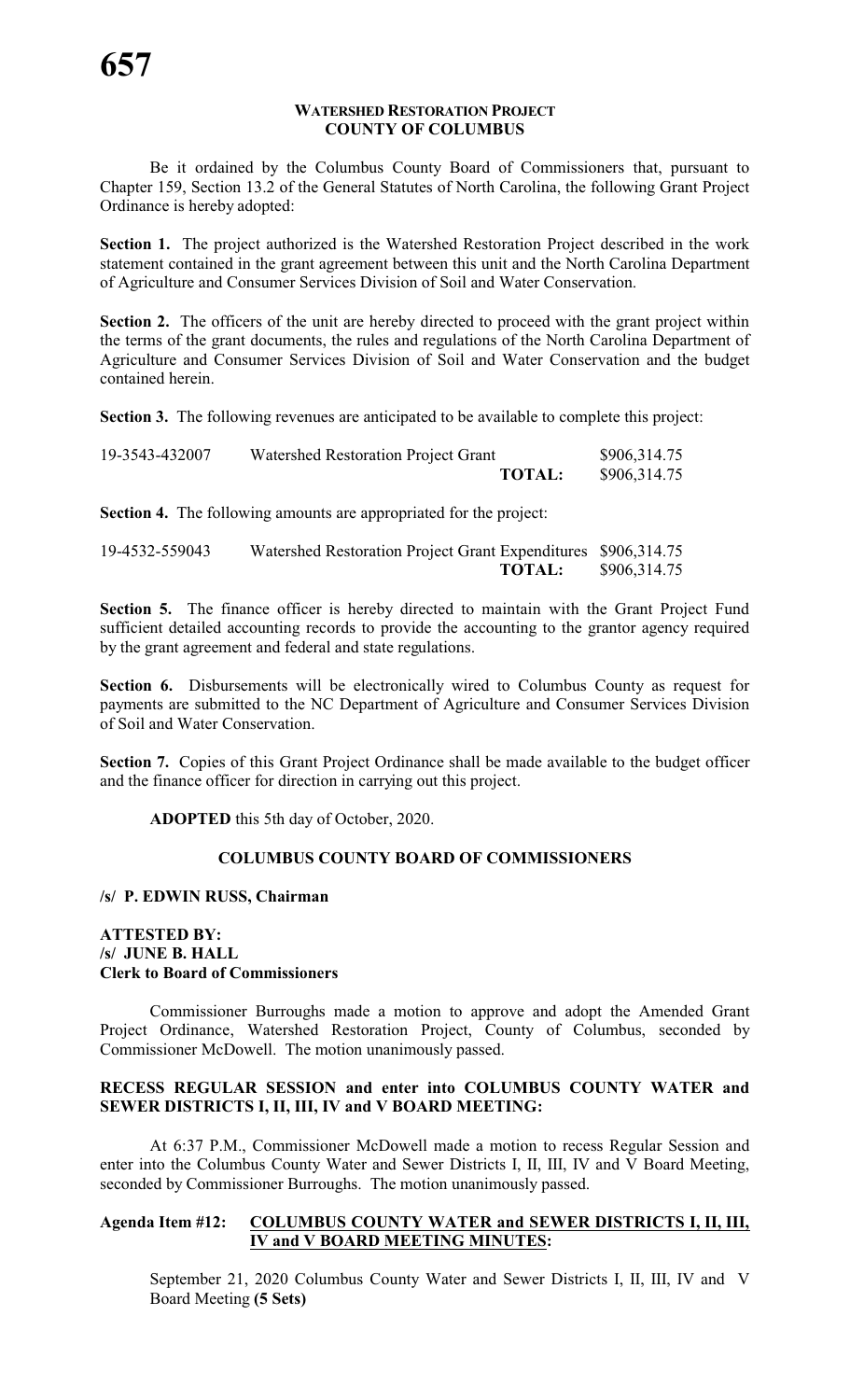This information will be recorded in Minute Book Number 2 for each Water District, respectively.

# **Agenda Item #13: COLUMBUS COUNTY WATER and SEWER DISTRICTS I, II, III, IV and V - UTILITY SYSTEM WAIVERS:**

Harold Nobles, Public Utilities Director, would like to hold a discussion relative to the utility system waivers.

This information will be recorded in Minute Book Number 2 for each Water District, respectively.

#### **Agenda Item #14: COLUMBUS COUNTY WATER and SEWER DISTRICTS I, II, III and V - AUTOMATIC METER READING SYSTEM for the PUBLIC UTILITIES DEPARTMENT:**

Harold Nobles, Public Utilities Director, requested Board approval of \$1,989,575 for the Automatic Meter Reading System.

This information will be recorded in Columbus County Water and Sewer Districts I, II, III, and V.

#### **ADJOURN COMBINATION MEETING of COLUMBUS COUNTY WATER and SEWER DISTRICTS I, II, III, IV AND V BOARD MEETING:**

At 6:50 P.M., Commissioner Byrd made a motion to adjourn the **combination meeting** of Columbus County Water and Sewer Districts I, II,, III, IV and V Board Meeting, seconded by Commissioner Bullard. The motion unanimously passed.

# **Agenda Item #15: PUBLIC INPUT (by TELEPHONE, E-MAIL or LETTER).**

Chairman Russ opened the floor for Public Input. The following person spoke by e-mail.

#### **Doris Strickland (no address submitted):** stated the following:

It was very disheartening some of you participated in a Biden parade this past Saturday throughout Columbus County. Former VP Biden did have the respect to not air any negative ads while President Donald J. Trump was fighting for his life in the Walter Reed Medical Center.

Just goes to show how heartless you commissioners are, but what can we expect since you identify with killing babies, open borders, allowing illegals to vote, defunding the police.....all part of the platform you support.

Hopefully, Columbus County will NOT have any of you on this board in just a few short months.

#### **Agenda Item #16: CONSENT AGENDA ITEMS:**

Commissioner Byrd made a motion to approve the following Consent Agenda Items, seconded by Vice Chairman McMillian. The motion unanimously passed.

#### A. **Budget Amendments:**

| <b>TYPE</b>         | <b>ACCOUNT</b> | <b>DETAILS</b>                    | <b>AMOUNT</b> |
|---------------------|----------------|-----------------------------------|---------------|
| <b>Expenditures</b> | 10-4330-579940 | Grant                             | 9,300         |
| <b>Revenues</b>     | 10-3433-430010 | Hazard Material Planning Grant    | 9,300         |
| <b>Expenditures</b> | 10-4263-535110 | M & R Bldg/Grounds                | 8,330         |
|                     | 10-4264-550000 | Capital Outlay                    | 152,767       |
| <b>Revenues</b>     | 10-3991-449101 | <b>Fund Balance Appropriation</b> | 161,097       |
| <b>Expenditures</b> | 10-9600-560075 | Rope Rescue                       | 9,600         |
|                     | 10-9600-560079 | <b>Water Rescue</b>               | 1,708         |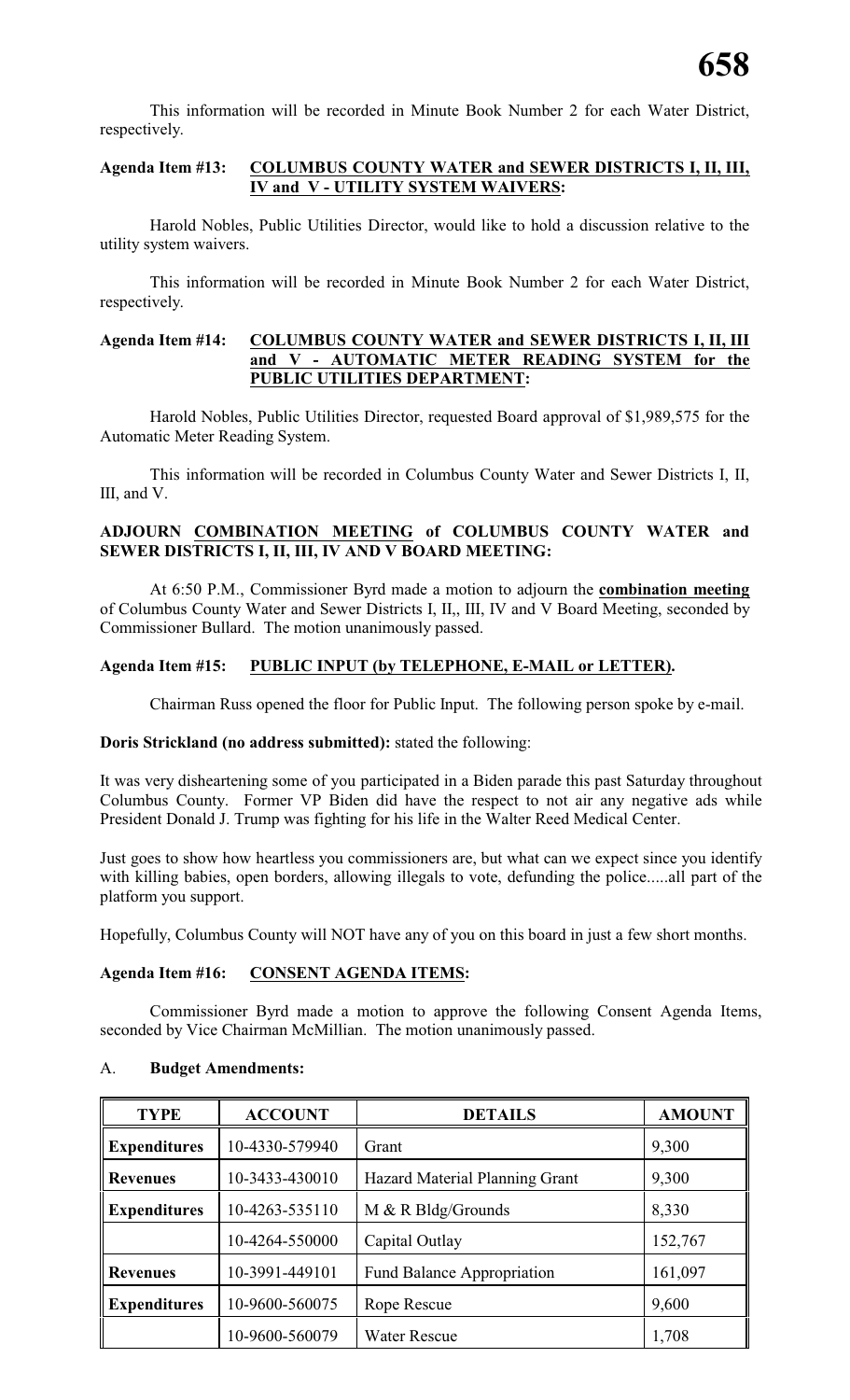| <b>TYPE</b>                                      | <b>ACCOUNT</b>                        | <b>DETAILS</b>                                                                                          |           | <b>AMOUNT</b> |                    |
|--------------------------------------------------|---------------------------------------|---------------------------------------------------------------------------------------------------------|-----------|---------------|--------------------|
| <b>Revenues</b>                                  | 10-3991-449101                        | <b>Fund Balance Appropriation</b>                                                                       |           | 11,308        |                    |
| <b>B.</b>                                        | <b>Tax Refunds and Releases:</b>      |                                                                                                         |           |               |                    |
| <b>Property Value</b>                            |                                       |                                                                                                         |           | Amount:       | \$100.92           |
| Brown, Bobby                                     |                                       | PROPERTY: 00000                                                                                         | Total:    |               | \$1,750.57         |
| Value: \$2,030.00                                | $10 - 17$<br>Year:                    | 06-03758<br>Account:                                                                                    | Bill#:    | 99999         |                    |
|                                                  |                                       | Release value. Home burned. Release Yam City(13.64) release Columbus Rescue(2.74)                       |           |               |                    |
| release late $list(13.38)$                       |                                       |                                                                                                         |           |               |                    |
| Property Value                                   |                                       |                                                                                                         |           | Amount:       | \$113.51           |
|                                                  | De Lage Landen Financial Service Inc. | <b>PROPERTY: 00000</b>                                                                                  | Total:    |               | \$116.33           |
| Value: \$14,101.00                               | Year:<br>2020                         | 01-05524<br>Account:<br>Release amount clerical error. Release <i>Whiteville Rescue</i> (2.82)          |           | Bill#: 67117  |                    |
|                                                  |                                       |                                                                                                         |           |               |                    |
| <b>Property Value</b>                            |                                       |                                                                                                         | Total:    | Amount:       | \$227.82           |
| Grainger, Peggy D (Life)<br>Value: \$0.00        | Year:<br>2020                         | <b>PROPERTY: 17740</b><br>10-06975<br>Account:                                                          | Bill#:    | 74475         | \$261.78           |
|                                                  |                                       | Release portion of value. Acres corrected. Release Cole Service(28.30) release                          |           |               |                    |
| Columbus Rescue(5.66)                            |                                       |                                                                                                         |           |               |                    |
| Property Value                                   |                                       |                                                                                                         |           | Amount:       | \$30.51            |
| Jin Jin Chinese Restaurant                       |                                       | <b>PROPERTY: 00000</b>                                                                                  | Total:    |               | \$31.27            |
| Value: \$3,790.00                                | 2020<br>Year:                         | 06-03020<br>Account:                                                                                    |           | Bill#: 80421  |                    |
|                                                  |                                       | Release value of business equipment. Sold. Release Columbus Rescue(.76)                                 |           |               |                    |
| <b>Property Value</b>                            |                                       |                                                                                                         |           | Amount:       | \$201.25           |
| Long, Betty Louise Ward                          |                                       | <b>PROPERTY: 13368</b>                                                                                  | Total:    |               | \$226.25           |
| Value: \$127,400.00                              | Year:<br>2020                         | 07-10340<br>Account:                                                                                    | Bill#:    | 83855         |                    |
|                                                  |                                       | Release portion SHB transferred exemption. Release Nakina Fire(20.00) release                           |           |               |                    |
| Columbus Rescue(5.00)                            |                                       |                                                                                                         |           |               |                    |
| Property Value<br>Marathon Petroleum Company LLC |                                       | PROPERTY: 00000                                                                                         | Total:    | Amount:       | \$11.53<br>\$11.82 |
| Value: \$1,432.00                                | Year:<br>2020                         | 06-01215<br>Account:                                                                                    |           | Bill#: 85038  |                    |
|                                                  |                                       | Release value of business equipment. Release Columbus Rescue(.29)                                       |           |               |                    |
| <b>Property Value</b>                            |                                       |                                                                                                         |           | Amount:       | \$26.01            |
| Marathon Petroleum Company LLC                   |                                       | <b>PROPERTY: 00000</b>                                                                                  | Total:    |               | \$26.66            |
| Value: \$3,231.00                                | Year:<br>2020                         | Account:<br>01-01094                                                                                    |           | Bill#: 85037  |                    |
|                                                  |                                       | Release value of business equipment. Release Columbus Rescue(.65)                                       |           |               |                    |
| <b>Property Value</b>                            |                                       |                                                                                                         |           | Amount:       | \$430.68           |
| Nofsinger, Kay B                                 |                                       | PROPERTY: 9642                                                                                          | Total:    |               | \$684.18           |
| Value: \$53,500.00                               | 2020<br>Year:                         | 05-02038<br>Account:                                                                                    | $Bill#$ : | 89951         |                    |
|                                                  |                                       | Release value. Transfer 05-02038. Release North Whiteville(42.80) release Columbus                      |           |               |                    |
| Rescue(10.70)                                    |                                       |                                                                                                         |           |               |                    |
| Property Value                                   |                                       |                                                                                                         |           | Amount:       | \$408.94           |
| Rabon, Steve & Elizabeth                         |                                       | PROPERTY: 9646                                                                                          | Total:    |               | \$659.74           |
| Value: \$50,800.00                               | Year:<br>2020                         | 05-02212<br>Account:<br>Release value. Transfer to Act#05-02212 Release North Whiteville(40.64) release | $Bill#$ : | 93324         |                    |
| Columbus Rescue(10.16)                           |                                       |                                                                                                         |           |               |                    |
| <b>Property Value</b>                            |                                       |                                                                                                         |           | Amount:       | \$51.96            |
| Ray, Hilda K                                     |                                       | <b>PROPERTY: 00000</b>                                                                                  | Total:    |               | \$58.59            |
| Value: \$2,151.00                                | $18 - 20$<br>Year:                    | Account:<br>08-05622                                                                                    | Bill#:    | 99999         |                    |
|                                                  |                                       | Release value of boat. Destroyed in Hurricane. Release Columbus Rescue(1.29) release                    |           |               |                    |
| late list $(5.34)$                               |                                       |                                                                                                         |           |               |                    |
| <b>Property Value</b>                            |                                       |                                                                                                         |           | Amount:       | \$24.15            |
| Thompson, William Harold                         |                                       | <b>PROPERTY: 00000</b>                                                                                  | Total:    |               | \$629.55           |
| Value: \$1,000.00                                | Year:<br>$18 - 20$                    | Account:<br>01-95021<br>Release value SHB on Act#1-03116. Transferred to Dennis Worley 2017. Release    | $Bill#$ : | 99999         |                    |
|                                                  |                                       | Brunswick Fire $(2.10)$ release Columbus Rescue $(.60)$ release late list $(2.70)$                      |           |               |                    |
| Property Value                                   |                                       |                                                                                                         |           | Amount:       | \$8.05             |
| <b>Wards Auto Sales</b>                          |                                       | PROPERTY: 00000                                                                                         | Total:    |               | \$9.08             |
| Value: \$1,000.00                                | Year:<br>2020                         | 01-05493<br>Account:                                                                                    | $Bill#$ : | 5309          |                    |
|                                                  |                                       | Release value of rotten boat. Release Whiteville Rescue(.20) release late list(.83)                     |           |               |                    |
| <b>Property Value</b>                            |                                       |                                                                                                         |           | Amount:       | \$4.00             |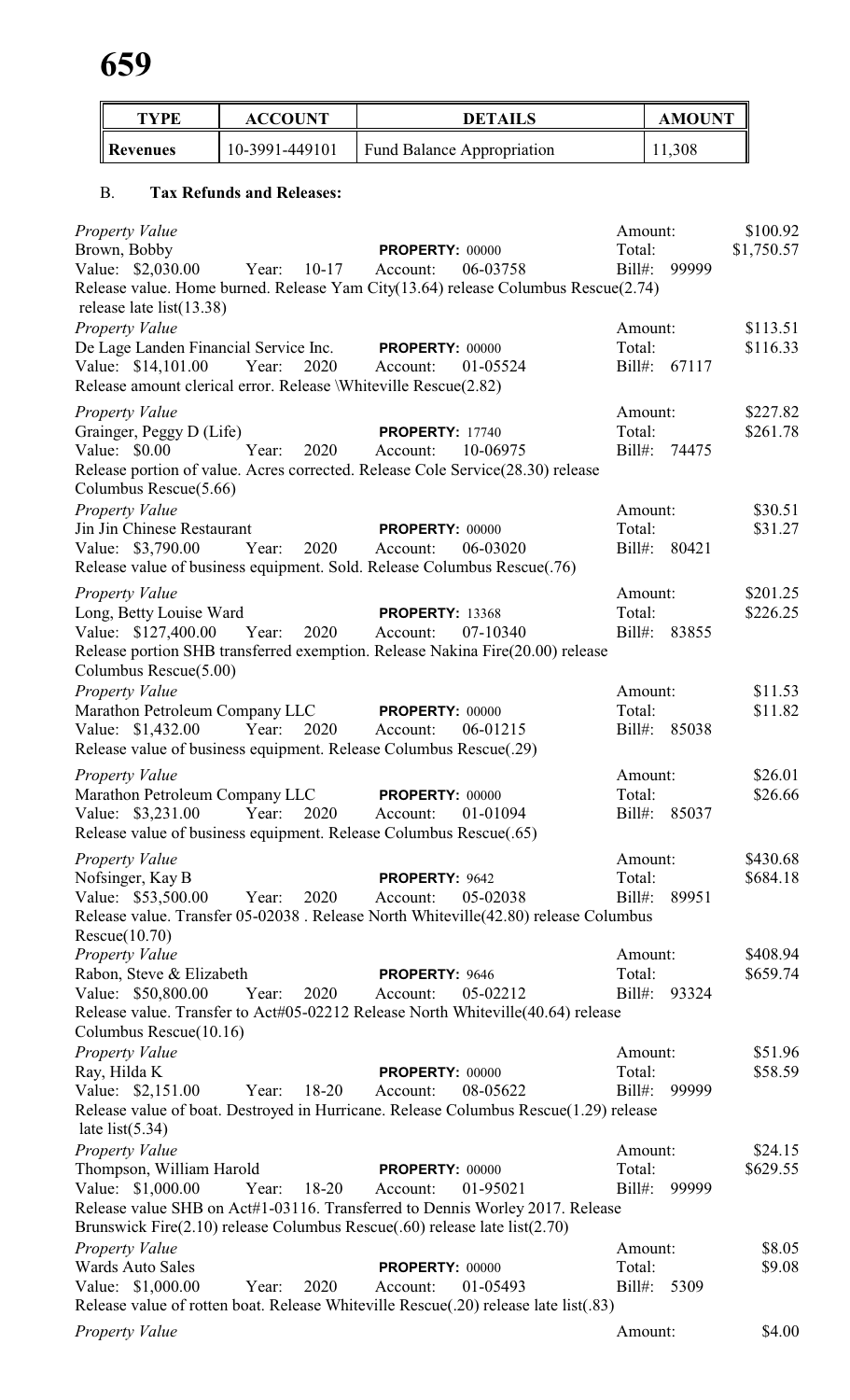| Watts, Don & Mary S                                                                                                                |             |           | <b>PROPERTY: 13082</b>     |          | Total:                 |       | \$4.00             |
|------------------------------------------------------------------------------------------------------------------------------------|-------------|-----------|----------------------------|----------|------------------------|-------|--------------------|
| Value: \$0.00<br>Release discount charged in error.                                                                                | Year:       | 2020      | Account:                   | 07-02104 | Bill#:                 | 5530  |                    |
| Property Value                                                                                                                     |             |           |                            |          | Amount:                |       | \$4.03             |
| Zengel Lisa Lynn                                                                                                                   |             |           | <b>PROPERTY: 00000</b>     |          | Total:                 |       | \$4.87             |
| Value: \$500.00<br>Release value of boat. Sold Release Columbus Rescue(.30) release columbus<br>Rescue(.10) release late list(.44) | Year:       | 2020      | Account:                   | 09-03151 | Bill#: 8753            |       |                    |
| <b>Propety Value</b>                                                                                                               |             |           |                            |          | Amount:                |       | \$417.39           |
| Gainey, Verna Marie                                                                                                                |             |           | <b>PROPERTY: 28303</b>     |          | Total:                 |       | \$689.98           |
| Value: \$51,850.00<br>Release value. Conveyed in 2019 to Act#15-05519. Release Acme Delco(62.22)<br>release Columbus Rescue(10.37) | Year:       | 2020      | Account:                   | 15-15137 | Bill#:                 | 71867 |                    |
| Refunds                                                                                                                            |             |           |                            |          | Amount:                |       | \$0.00             |
| White, Jerry Randolph                                                                                                              |             |           | PROPERTY: 81428            |          | Total:                 |       | \$200.00           |
| Value: \$0.00<br>Refund user fee.                                                                                                  | Year:       | 2018      | Account:                   | 03-04118 | Bill#:                 | 40028 |                    |
| User Fee                                                                                                                           |             |           |                            |          | Amount:                |       | \$0.00             |
| Askew, gloria & Ezzell                                                                                                             |             |           | <b>PROPERTY: 18459</b>     |          | Total:                 |       | \$200.00           |
| Value: \$0.00<br>Release user fee. Billed on Act#11-11804                                                                          | Year:       | 2020      | Account:                   | 11-00543 | Bill#:                 | 56929 |                    |
| User Fee<br>Ayes, Herman Jr. & Josephine                                                                                           |             |           | PROPERTY: 7145             |          | Amount:<br>Total:      |       | \$0.00<br>\$400.00 |
| Value: \$0.00<br>Release user fees. Not liveable.                                                                                  | Year:       | $19 - 20$ | Account:                   | 03-10720 | Bill#:                 | 99999 |                    |
| User Fee                                                                                                                           |             |           |                            |          | Amount:                |       | \$0.00             |
| Beck, Valerie Ellen & Deleon                                                                                                       |             |           | PROPERTY: 83854            |          | Total:                 |       | \$200.00           |
| Value: \$0.00<br>Release user fee. Unliveable                                                                                      | Year:       | 2020      | Account:                   | 04-05623 | $Bill#$ :              | 58497 |                    |
| User Fee                                                                                                                           |             |           |                            |          | Amount:                |       | \$0.00             |
| Bennett, Jim & Sandra Pupatello                                                                                                    |             |           | <b>PROPERTY: 82560</b>     |          | Total:                 |       | \$200.00           |
| Value: \$0.00 Year:<br>Release user fee. Vacant land.                                                                              |             | 2020      | Account:                   | 06-05219 | Bill#: 58806           |       |                    |
| User Fee                                                                                                                           |             |           |                            |          | Amount:                |       | \$0.00             |
| Benton, Bernard L.                                                                                                                 |             |           | PROPERTY: 63767            |          | Total:                 |       | \$200.00           |
| Value: \$0.00<br>Release user fee.                                                                                                 | Year:       | 2020      | Account: 11-00531          |          | Bill#: 58865           |       |                    |
| User Fee                                                                                                                           |             |           |                            |          | Amount:                |       | \$40.41            |
| Brown, Bobby                                                                                                                       |             |           | <b>PROPERTY: 00000</b>     |          | Total:                 |       | \$651.08           |
| Value: \$1,780.00 Year: 18-20<br>Release value and user fees. SW burnt in 2017. Release Yam city(5.02) release                     |             |           | Account:                   | 06-03758 | Bill#: 99999           |       |                    |
| Columbus Rescue $(1.01)$ release late list $(4.64)$                                                                                |             |           |                            |          |                        |       |                    |
| User Fee<br>Bryant, Odessa                                                                                                         |             |           | <b>PROPERTY: 00000</b>     |          | Amount:<br>Total:      |       | \$0.00<br>\$600.00 |
| Value: \$0.00<br>Release user fees. Insolvent collections                                                                          | Year: 18-20 |           | Account: 11-04239          |          | Bill#: 99999           |       |                    |
| User Fee                                                                                                                           |             |           |                            |          | Amount:                |       | \$0.00             |
| Buck, Beverly & John                                                                                                               |             |           | <b>PROPERTY: 79258</b>     |          | Total:                 |       | \$189.87           |
| Value: \$0.00<br>Release user fee. Burned                                                                                          | Year:       | 2020      | Account:                   | 03-01058 | Bill#: 61648           |       |                    |
| User Fee                                                                                                                           |             |           |                            |          | Amount:                |       | \$0.00             |
| Byrd, Giles & Sons Inc.                                                                                                            |             |           | <b>PROPERTY: 19205</b>     |          | Total:                 |       | \$200.00           |
| Value: $$0.00$<br>Release user fee.                                                                                                | Year:       | 2020      | Account: 11-00308          |          | Bill#: 62575           |       |                    |
| User Fee                                                                                                                           |             |           |                            |          | Amount:                |       | \$0.00             |
| Cypress Creek Freewill Baptist Church PROPERTY: 00000                                                                              |             |           |                            |          | Total:                 |       | \$200.00           |
| Value: \$0.00<br>Release user fee. Billed in error.                                                                                | Year:       | 2020      | Account: 03-50025          |          | Bill#: 66406           |       |                    |
| User Fee                                                                                                                           |             |           |                            |          | Amount:                |       | \$0.00             |
| Czartoszewski, Walter & Elizabeth<br>Value: \$0.00                                                                                 | Year:       | 2020      | PROPERTY: 6209<br>Account: | 01-07609 | Total:<br>Bill#: 66415 |       | \$226.00           |
|                                                                                                                                    |             |           |                            |          |                        |       |                    |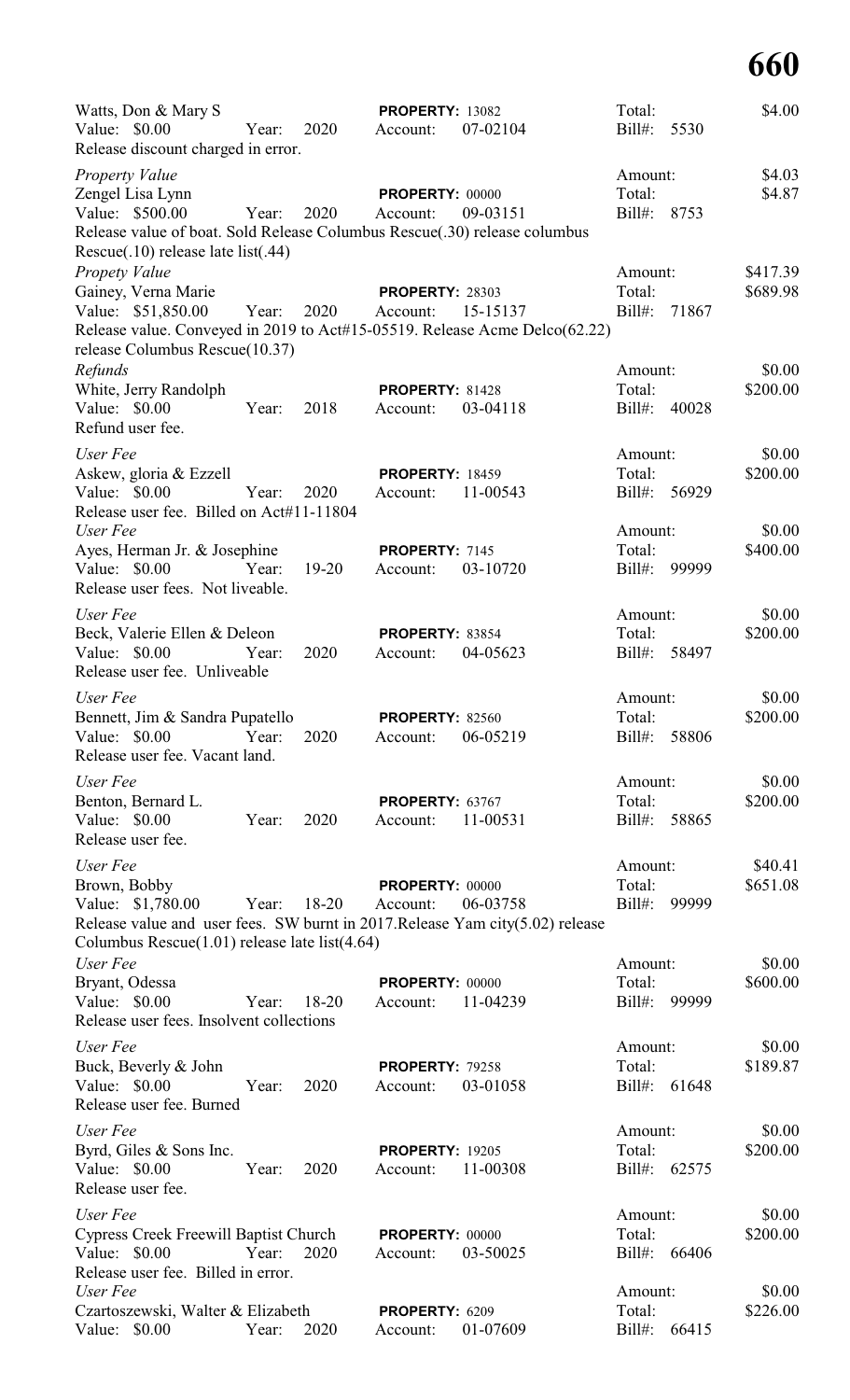| Release user fee. Dbilled.                                                                                              |                                                |                                         |                    |
|-------------------------------------------------------------------------------------------------------------------------|------------------------------------------------|-----------------------------------------|--------------------|
| User Fee<br>Czartoszewski, Walter & Elizabeth<br>Value: \$0.00 Year: 2020<br>Release user fee. Dbilled.                 | <b>PROPERTY: 4297</b><br>01-01481<br>Account:  | Amount:<br>Total:<br>Bill#: 66412       | \$0.00<br>\$226.00 |
| User Fee<br>Czartoszewski, Włodzimierz<br>Value: \$0.00 Year:<br>2020<br>Release user fee. Dbilled.                     | PROPERTY: 8449<br>03-03351<br>Account:         | Amount:<br>Total:<br>Bill#: 66411       | \$0.00<br>\$200.00 |
| User Fee<br>Edmund, Joseph Richard<br>Value: \$0.00 Year:<br>2020<br>Release user fee. Dbilled.                         | PROPERTY: 83852<br>12-05709<br>Account:        | Amount:<br>Total:<br>Bill#: 68554       | \$0.00<br>\$200.00 |
| User Fee<br>Edwards, James A<br>Value: \$0.00<br>2020<br>Year:<br>Release user fee. Campground                          | <b>PROPERTY: 00000</b><br>11-03321<br>Account: | Amount:<br>Total:<br>Bill#: 68669       | \$0.00<br>\$113.00 |
| User Fee<br>Faulk, Randy<br>Value: \$0.00<br>Year:<br>2020<br>Release user fee. House unliveable.                       | <b>PROPERTY: 30078</b><br>16-04726<br>Account: | Amount:<br>Total:<br>Bill#: 69978       | \$0.00<br>\$200.00 |
| User Fee<br>Faulk, Randy<br>Value: \$0.00<br>2020<br>Year:<br>Release user fee. Unliveable                              | PROPERTY: 30077<br>Account: 16-04300           | Amount:<br>Total:<br>Bill#: 69977       | \$0.00<br>\$200.00 |
| User Fee<br>George, Gracie N Troy<br>Value: \$0.00<br>Year:<br>2020<br>Release user fee. Dbilled                        | <b>PROPERTY: 26558</b><br>14-02948<br>Account: | Amount:<br>Total:<br>Bill#: 72424       | \$0.00<br>\$200.00 |
| User Fee<br>Gore, Kevin Duval<br>Value: \$0.00<br>2020<br>Year:<br>Release user fee.                                    | PROPERTY: 7965<br>03-03263<br>Account:         | Amount:<br>Total:<br>$Bill#$ :<br>73629 | \$0.00<br>\$200.00 |
| User Fee<br>Hall, Carol B Trustee<br>Value: $$0.00$<br>2020<br>Year:<br>Release user fee. Unliveable                    | <b>PROPERTY: 98217</b><br>03-00864<br>Account: | Amount:<br>Total:<br>Bill#: 75242       | \$0.00<br>\$200.00 |
| User Fee<br>Hardwick, Darcy Daryl<br>Value: \$0.00<br>Year:<br>2020<br>Release user fee. Unliveable                     | <b>PROPERTY: 15757</b><br>09-01170<br>Account: | Amount:<br>Total:<br>Bill#: 75898       | \$0.00<br>\$200.00 |
| User Fee<br>Hayes, James Henry<br>Value: \$0.00<br>Year:<br>2020<br>Release user fee. Unliveable                        | <b>PROPERTY: 30279</b><br>16-07780<br>Account: | Amount:<br>Total:<br>Bill#: 76504       | \$0.00<br>\$200.00 |
| User Fee<br>Hinson, Derek & Melinda<br>Year:<br>Value: \$0.00<br>2020<br>Release user fee. Billed to wrong account.     | PROPERTY: 96422<br>03-05557<br>Account:        | Amount:<br>Total:<br>Bill#: 77852       | \$0.00<br>\$200.00 |
| User Fee<br>Inman, steven Elster & Wanda<br>Value: \$0.00<br>2020<br>Year:<br>Release user fee. Rebilled to wrong acct. | <b>PROPERTY: 00000</b><br>Account: 13-04066    | Amount:<br>Total:<br>Bill#: 50006       | \$0.00<br>\$200.00 |
| User Fee<br>Jenkins, Mary E<br>Value: \$0.00<br>2020<br>Year:<br>Release user fee. Unliveable.                          | PROPERTY: 2779<br>Account: 01-47520            | Amount:<br>Total:<br>Bill#: 80178       | \$0.00<br>\$200.00 |
| User Fee<br>Jenkins, Mary E                                                                                             | <b>PROPERTY: 63761</b>                         | Amount:<br>Total:                       | \$0.00<br>\$200.00 |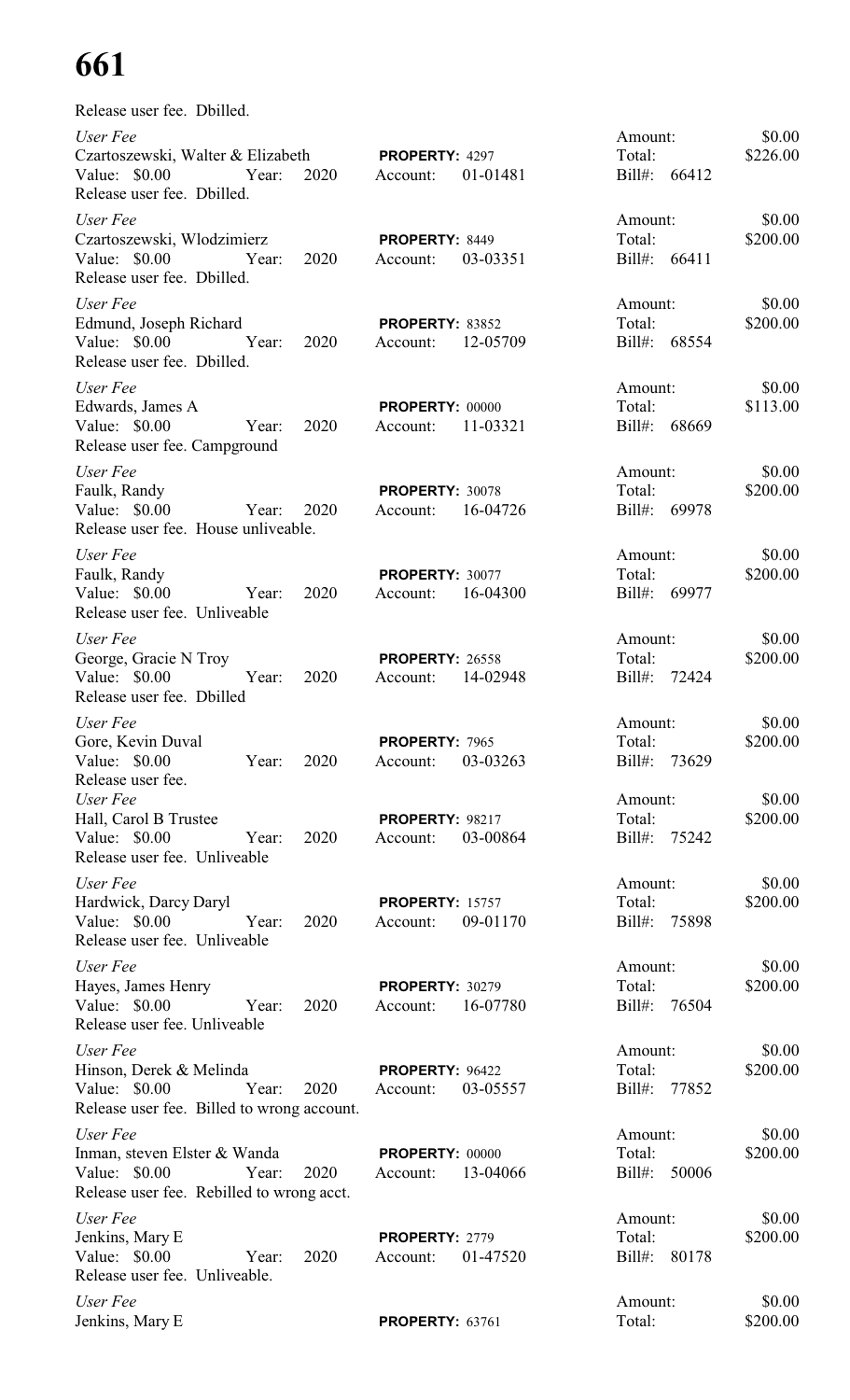| Value: \$0.00<br>Release user fee. Unliveable.           | Year: | 2020      | Account:                | 01-47520                                                                                |                   | Bill#: 63761 |                    |
|----------------------------------------------------------|-------|-----------|-------------------------|-----------------------------------------------------------------------------------------|-------------------|--------------|--------------------|
| User Fee                                                 |       |           |                         |                                                                                         | Amount:           |              | \$0.00             |
| Long, Timothy Burns                                      |       |           | PROPERTY: 7390          |                                                                                         | Total:            |              | \$200.00           |
| Value: \$0.00<br>Release user fee. Billed on Act#3-05005 | Year: | 2020      | Account:                | 03-05837                                                                                |                   | Bill#: 84283 |                    |
| User Fee                                                 |       |           |                         |                                                                                         | Amount:           |              | \$517.62           |
| Lovette Sylvia Jean Prince                               |       |           | <b>PROPERTY: 11712</b>  |                                                                                         | Total:            |              | \$643.48           |
| Value: \$64,300.00                                       | Year: | 2020      | Account:                | 06-04633<br>Release property value and user fee. Vacant. Release Columbus Rescue(12.86) |                   | Bill#: 84462 |                    |
| User Fee                                                 |       |           |                         |                                                                                         | Amount:           |              | \$0.00             |
| Mccoy, Jannie L. & Janice                                |       |           | PROPERTY: 1372          |                                                                                         | Total:            |              | \$113.00           |
| Value: \$0.00                                            | Year: | 2020      | Account:                | 01-03494                                                                                | Bill#:            | 85791        |                    |
| Release user fee. Vacant                                 |       |           |                         |                                                                                         |                   |              |                    |
| User Fee                                                 |       |           |                         |                                                                                         | Amount:           |              | \$0.00             |
| Palmer, Tommy                                            |       |           | <b>PROPERTY: 79138</b>  |                                                                                         | Total:            |              | \$200.00           |
| Value: \$0.00<br>Release user fees. Vacant               | Year: | 2018      | Account:                | 13-31863                                                                                |                   | Bill#: 24869 |                    |
| User Fee                                                 |       |           |                         |                                                                                         | Amount:           |              | \$0.00             |
| Powell, George Edward                                    |       |           | PROPERTY: 00000         |                                                                                         | Total:            |              | \$200.00           |
| Value: \$0.00                                            | Year: | 2020      | Account:                | 14-01308                                                                                |                   | Bill#: 92329 |                    |
| Release user fee.                                        |       |           |                         |                                                                                         |                   |              |                    |
| User Fee                                                 |       |           |                         |                                                                                         | Amount:           |              | \$0.00             |
| Rouse, Willie Mae                                        |       |           | PROPERTY: 26874         |                                                                                         | Total:            |              | \$200.00           |
| Value: $$0.00$<br>Release user fee. Dbilled              | Year: | 2020      | Account:                | 14-13023                                                                                |                   | Bill#: 95225 |                    |
| User Fee                                                 |       |           |                         |                                                                                         | Amount:           |              | \$0.00             |
| Sasser, Michael                                          |       |           | PROPERTY: 00000         |                                                                                         | Total:            |              | \$1,229.00         |
| Value: \$0.00<br>Release user fees.                      | Year: | $15 - 20$ | Account:                | 06-03311                                                                                | Bill#:            | 99999        |                    |
| User Fee                                                 |       |           |                         |                                                                                         | Amount:           |              | \$0.00             |
| Sasser, Steven B                                         |       |           | <b>PROPERTY: 100044</b> |                                                                                         | Total:            |              | \$400.00           |
| Value: \$0.00<br>Release user fee. Timberland.           | Year: | 19-20     | Account:                | 11-04701                                                                                | $Bill#$ :         | 99999        |                    |
| User Fee                                                 |       |           |                         |                                                                                         | Amount:           |              | \$0.00             |
| Sexton, William M. & Sylvia                              |       |           | <b>PROPERTY: 18717</b>  |                                                                                         | Total:            |              | \$200.00           |
| Value: \$0.00                                            | Year: | 2020      | Account:                | 11-00510                                                                                | Bill#:            | 96495        |                    |
| Release user fee.                                        |       |           |                         |                                                                                         |                   |              |                    |
| User Fee                                                 |       |           |                         |                                                                                         | Amount:           |              | \$0.00             |
| Smith, Charles Bryant                                    |       |           | PROPERTY: 8658          |                                                                                         | Total:            |              | \$113.00           |
| Value: \$0.00<br>Release user fee. No power.             | Year: | 2020      | Account:                | 04-14540                                                                                | Bill#:            | 97891        |                    |
| User Fee                                                 |       |           |                         |                                                                                         | Amount:           |              | \$0.00             |
| Smith, Janice Y                                          |       |           | PROPERTY: 4829          |                                                                                         | Total:            |              | \$113.00           |
| Value: \$0.00                                            | Year: | 2020      | Account:                | 01-08027                                                                                | Bill#:            | 98225        |                    |
| Release user fee. Vacant<br>User Fee                     |       |           |                         |                                                                                         | Amount:           |              | \$0.00             |
| Stevens, Barbara H                                       |       |           | <b>PROPERTY: 100782</b> |                                                                                         | Total:            |              | \$200.00           |
| Value: \$0.00                                            | Year: | 2020      | Account:                | 07-01957                                                                                | Bill#:            | 422          |                    |
| Release user fee. Vacant                                 |       |           |                         |                                                                                         |                   |              |                    |
| User Fee                                                 |       |           |                         |                                                                                         | Amount:           |              | \$0.00             |
| Stevens, E H                                             |       |           | <b>PROPERTY: 12138</b>  |                                                                                         | Total:            |              | \$113.00           |
| Value: \$0.00                                            | Year: | 2020      | Account:                | 06-36820                                                                                | Bill#:            | 442          |                    |
| Release user fee. No power                               |       |           |                         |                                                                                         |                   |              |                    |
| User Fee<br>Stocks, Jeff K & Patsy                       |       |           | PROPERTY: 90524         |                                                                                         | Amount:<br>Total: |              | \$0.00<br>\$200.00 |
| Value: \$0.00                                            | Year: | 2020      | Account:                | 07-02330                                                                                | Bill#: 634        |              |                    |
| Release user fee. Dbilled.                               |       |           |                         |                                                                                         |                   |              |                    |
| User Fee                                                 |       |           |                         |                                                                                         | Amount:           |              | \$0.00             |
| Sumpter Mildred Sharlean & Joseph                        |       |           | PROPERTY: 60664         |                                                                                         | Total:            |              | \$200.00           |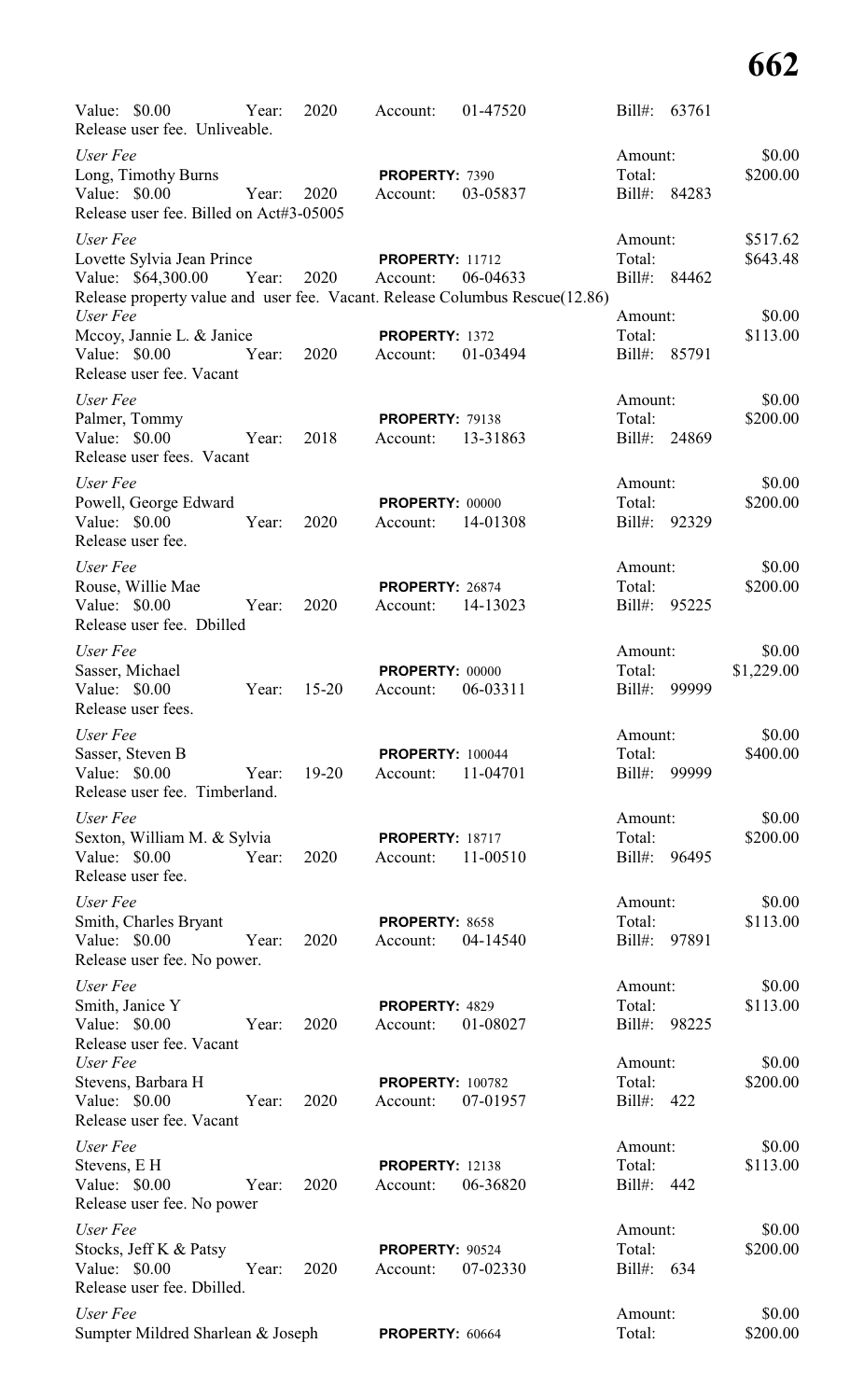| Value: \$0.00<br>Release user fee. Uses a commercial hauler                                | Year: | 2020      | Account:                           | 01-06989 | $Bill#$ :                        | 1493  |                    |
|--------------------------------------------------------------------------------------------|-------|-----------|------------------------------------|----------|----------------------------------|-------|--------------------|
| User Fee<br>Sumpter Susie Vernel<br>Value: \$0.00<br>Release user fee. No power.           | Year: | 2020      | <b>PROPERTY: 25665</b><br>Account: | 13-39146 | Amount:<br>Total:<br>$Bill#$ :   | 1501  | \$0.00<br>\$113.00 |
| User Fee<br>Thompson, Boyd & Margaret B<br>Value: \$0.00<br>Release user fee.              | Year: | 2020      | PROPERTY: 8151<br>Account:         | 03-25180 | Amount:<br>Total:<br>Bill#: 2202 |       | \$0.00<br>\$200.00 |
| User Fee<br>Waddell, Dewey Craig & Brenda<br>Value: \$0.00<br>Release user fee             | Year: | 2020      | <b>PROPERTY: 18117</b><br>Account: | 10-17773 | Amount:<br>Total:<br>Bill#: 3922 |       | \$0.00<br>\$200.00 |
| User Fee<br>Watts, Don & Mary S Watis<br>Value: \$0.00<br>Release user fee                 | Year: | 2020      | <b>PROPERTY: 12968</b><br>Account: | 07-02104 | Amount:<br>Total:<br>Bill#: 5532 |       | \$0.00<br>\$200.00 |
| User Fee<br>White, Jerry R Jr<br>Value: \$0.00<br>Release user fee. Burned.                | Year: | $19 - 20$ | <b>PROPERTY: 82107</b><br>Account: | 14-02623 | Amount:<br>Total:<br>$Bill#$ :   | 99999 | \$0.00<br>\$400.00 |
| User Fee<br>White, Jerry Randolph<br>Value: \$0.00<br>Release user fees. Billed to SWMH    | Year: | $19 - 20$ | PROPERTY: 81428<br>Account:        | 03-04118 | Amount:<br>Total:<br>$Bill#$ :   | 99999 | \$0.00<br>\$400.00 |
| User Fee<br>White, Jerry Randolph<br>Value: \$0.00<br>Release user fees. Billed to SWMH    | Year: | $18 - 20$ | <b>PROPERTY: 60461</b><br>Account: | 03-04118 | Amount:<br>Total:<br>$Bill#$ :   | 99999 | \$0.00<br>\$600.00 |
| User Fee<br>williamson, Pedrew E<br>Value: $$0.00$<br>Release user fee. Vacant land        | Year: | 2020      | <b>PROPERTY: 94613</b><br>Account: | 12-03330 | Amount:<br>Total:<br>Bill#: 7472 |       | \$0.00<br>\$200.00 |
| User Fee<br>Worrell Richard D (Heirs)<br>Value: \$0.00<br>Release user fee. MH unliveable. | Year: | 2020      | <b>PROPERTY: 00000</b><br>Account: | 14-18080 | Amount:<br>Total:<br>Bill#: 8232 |       | \$0.00<br>\$200.00 |

# **Agenda Item #17: COMMENTS:**

Chairman Russ opened the floor for comments. The following spoke.

#### B. **Board of Commissioners:**

- 1. **Commissioner McDowell:** stated the following: -I have been receiving many complaints about gunfire in the last few weeks; -Some of the gunfire is close to resident houses and church services; -In the process of our work on firing ranges, I remember an established distance from houses, schools and churches; **and** -I will ask the County Attorney to check into these established distances from houses, schools and churches.
- 2. **Chairman Russ:** stated the following: -Gun season opens up on October 17, 2020, and I ask every one who hunts to be responsible and safe; **and** -The COVID-19 numbers are rising, and I ask everyone to be safe and use your mask.
- 3. **Vice Chairman McMillian:** stated the roadside ditches are in rough shape, and needs attention.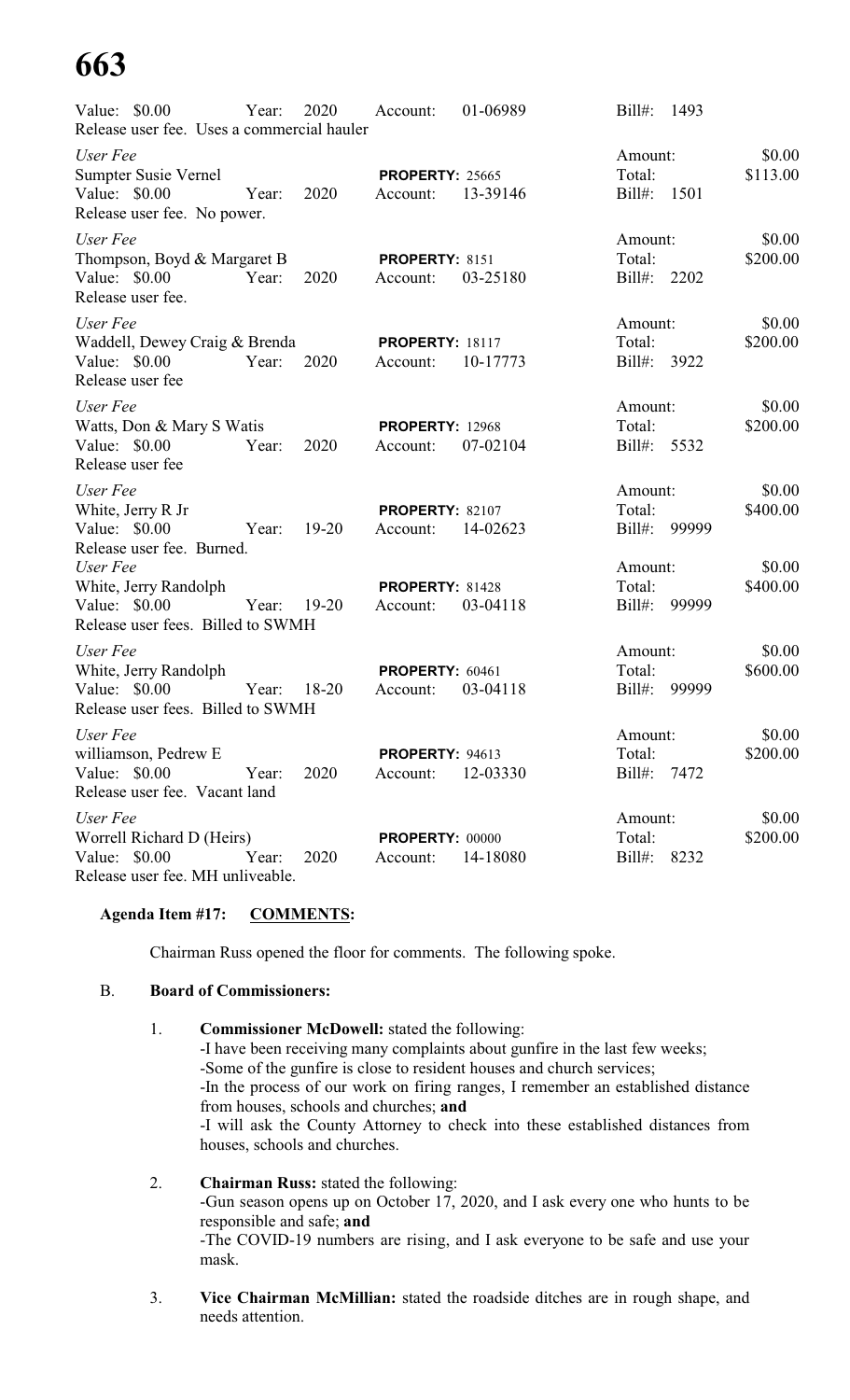### 4. **Commissioner Byrd:** stated the following:

-Relative to the roadside ditches, there are not any funds available at this time, and there are a lot of rules and regulations forbidding them to do what needs to be done;

-The government is pushing loans for county water; **and** -The USDA might be the place to go at this time.

5. **Commissioner Burroughs:** stated the following:

-We need the pray for the President and all of his staff that have been dealing with the COVID-19 virus, and all others who have been affected; **and** -There are many washouts on the public roads that NC DOT needs to address.

# 6. **Commissioner Bullard:** stated the following:

-There is a bad and deep washout on Macedonia Road, just past Floyd Grocery Store, that needs the attention of NC DOT; **and**

-Mold has been discovered at the Sheriff's Department, and has the air quality test been done? Mike Stephens, County Manager, replied stating there are two (2) mold areas that need to be addressed right away, and there is a lot of rot in the building. The entire building needs to be replaced in the near future.

# 7. **Commissioner Prevatte:** stated the following:

-I concur with what has been stated about the roadside ditches;

-Washouts on our public roads are constantly occurring;

-North Carolina is known as the red state due to the Corona Virus;

-Columbus County has been signaled out as a hot spot due to the Corona Virus; **and**

-I recommend that you do what you can to control the Corona Virus and follow the directions of DHHS.

# C. **County Manager (Michael H. Stephens):**

- 1. I would like to commend the Board of Commissioners for their move on the water meter readings, and if we want to expand our water system, we can't stand stagnant;
- 2. I appreciate all the work Bobbie Faircloth, Finance Director, has done for work on the financing of the meter reading equipment;
- 3. I met with Chris Barnhill relative to the Animal Control Rabies Vaccine;
- 4. A fire hydrant is torn up; **and**
- 5. We will need a Resolution at the next meeting for reimbursement of the funds for the meter reading equipment.

#### **RECESS REGULAR SESSION and enter into CLOSED SESSION in ACCORDANCE with N.C.G.S. § 143-318.11(a) (5) (i) REAL ESTATE and (6) PERSONNEL:**

At 7:13 P.M., Commissioner McDowell made a motion to recess Regular Session and enter into Closed Session in accordance with N.C.G.S. § 143-318.11(a) (5) (i) Real Estate and (6) Personnel, after a five (5) minute recess, seconded by Commissioner Prevatte. The motion unanimously passed.

#### **Agenda Item #18: CLOSED SESSION in ACCORDANCE with N.C.G.S. § 143- 318.11(a) (5) (i) REAL ESTATE and (6) PERSONNEL:**

No official action was taken.

# **ADJOURN CLOSED SESSION and resume REGULAR SESSION:**

At 8:11 P.M., Commissioner Byrd made a motion to adjourn Closed Session and resume Regular Session, seconded by Vice Chairman McMillian. The motion unanimously passed.

#### **READING and APPROVAL of CLOSED SESSION GENERAL ACCOUNT:**

Chairman Russ requested that Amanda B. Prince, County Attorney, orally read the Closed Session General Account. Ms. Prince orally read the following: *"The County Commissioners discussed acquiring real property with the County Manager, and the County Manager discussed a personnel matter with the County Attorney. No official action was*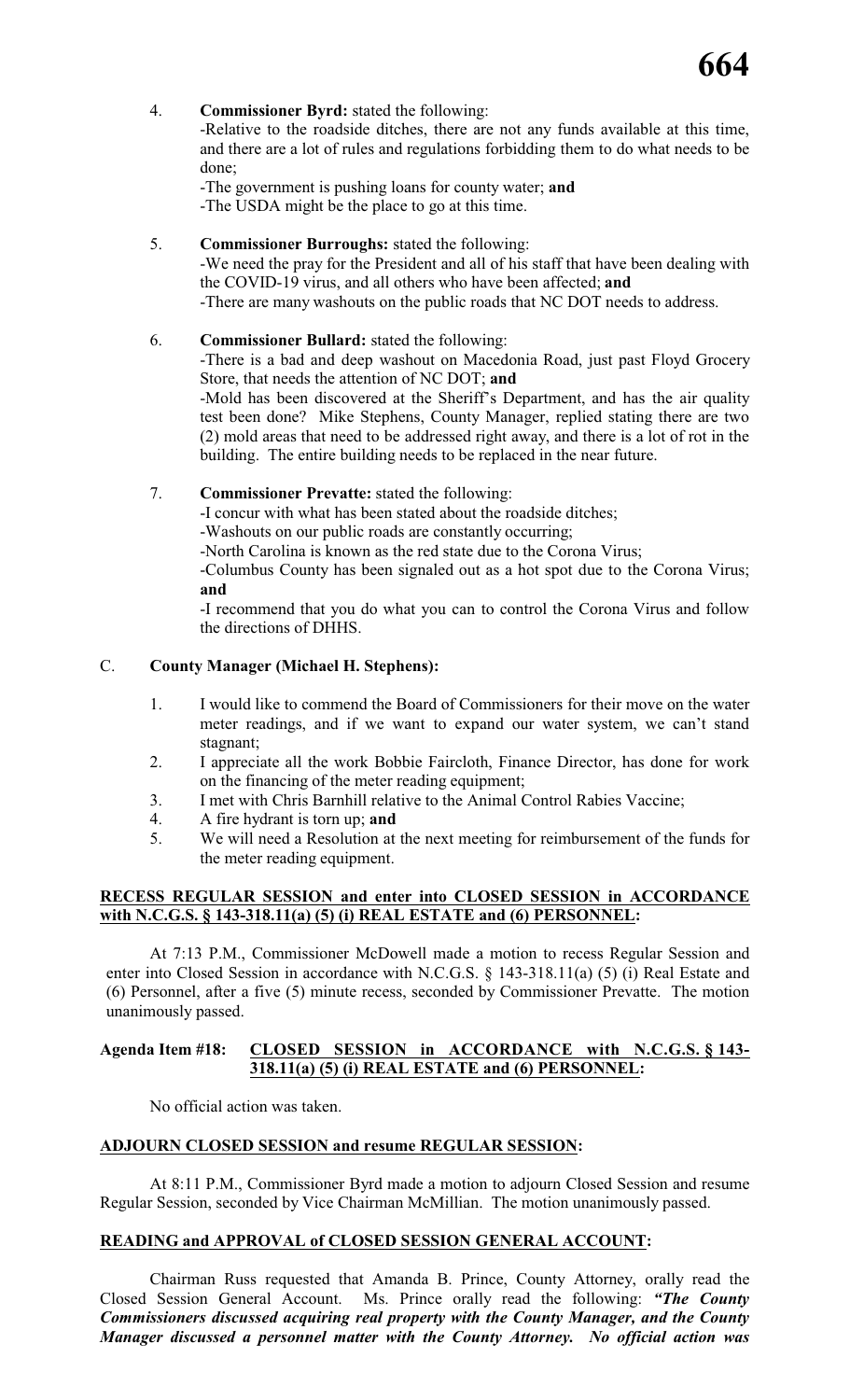*taken"*. Commissioner Byrd made a motion to approve the Closed Session General Account, seconded by Commissioner Prevatte. The motion unanimously passed.

# **Agenda Item #19: ADJOURNMENT:**

At 8:11 P.M., Commissioner Prevatte made a motion to1 adjourn, seconded by Vice Chairman McMillian. The motion unanimously passed.

## **APPROVED:**

**\_\_\_\_\_\_\_\_\_\_\_\_\_\_\_\_\_\_\_\_\_\_\_\_\_\_\_\_ \_\_\_\_\_\_\_\_\_\_\_\_\_\_\_\_\_\_\_\_\_\_\_\_\_\_\_\_\_\_ JUNE B. HALL, Clerk to Board P. EDWIN RUSS, Chairman**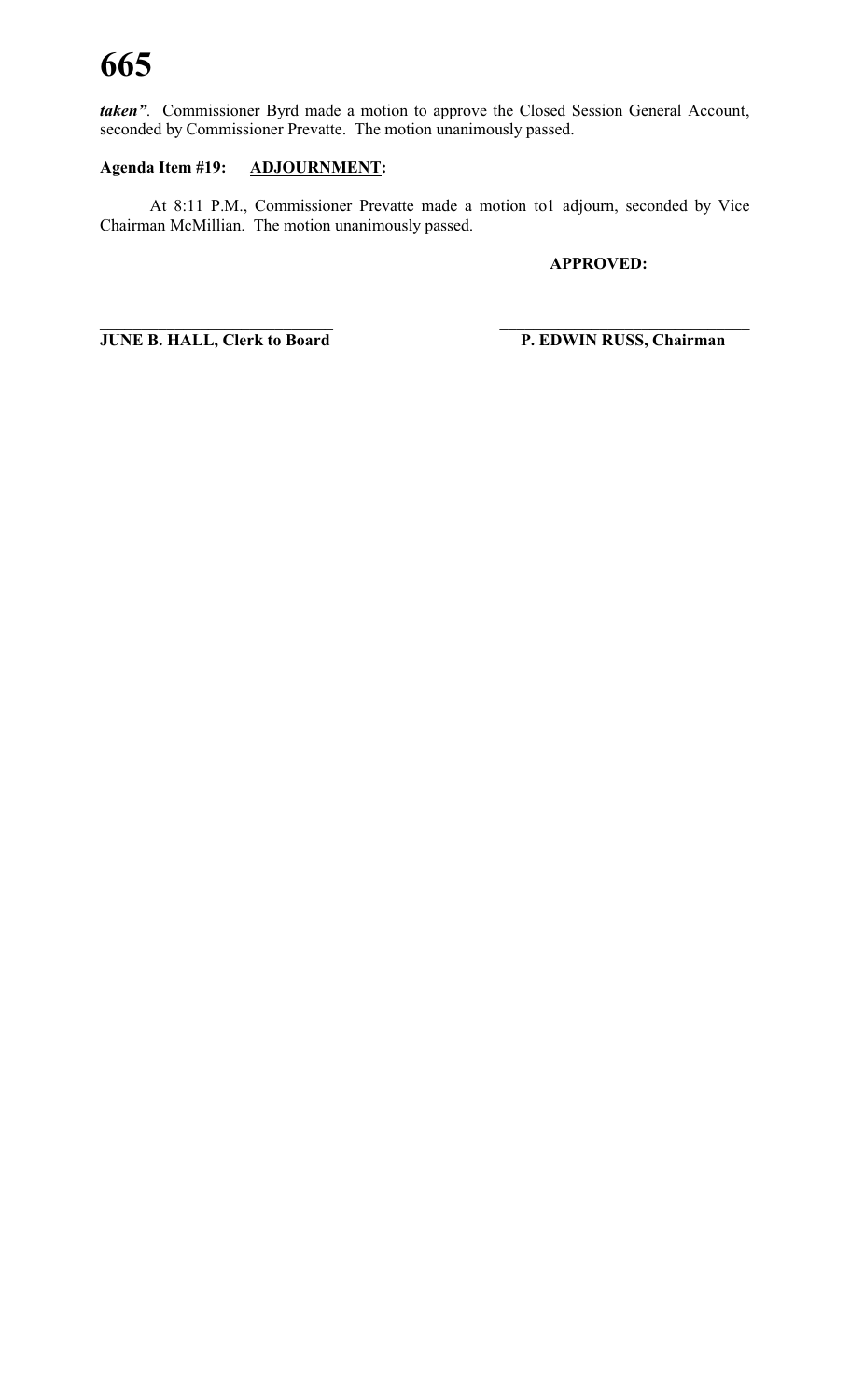The Honorable Columbus County Commissioners met on the above stated date and at the above stated time in the DempseyB. HerringCourthouse Annex, 112 West Smith Street, Whiteville, North Carolina 28472, for the purpose to act as the Columbus County Water and Sewer District I Board.

#### **COMMISSIONERS PRESENT: APPOINTEES PRESENT:**

James E. Prevatte June B. Hall, **Clerk to the Board** Giles E. Byrd **Trent Burroughs APPOINTEE ABSENT:** Ricky Bullard **Bobbie Faircloth, Finance Officer** Charles T. McDowell

P. Edwin Russ, **Chairman** Mike Stephens, **County Manager** Jerome McMillian, Vice Chairman Amanda B. Prince, County Attorney

#### **MEETING CALLED TO ORDER:**

At 6:37 P.M., Chairman P. Edwin Russ called the **combination meeting** of Columbus County Water and Sewer Districts I, II, III, IV and V Board Meeting to order.

### **Agenda Item#12: COLUMBUS COUNTY WATER and SEWER DISTRICTS I,II, III, IV and V BOARD MEETING MINUTES:**

September 21, 2020 Columbus County Water and Sewer Districts I, II, III, IV and V Board Meeting **(5 Sets)**

Commissioner Bullard made a motion to approve the September 21, 2020 Columbus County Water and Sewer District I Board Minutes, as recorded, seconded by Commissioner Prevatte. The motion unanimously passed.

#### **Agenda Item#13: COLUMBUS COUNTY WATER and SEWER DISTRICTS I, II, III, IV and V - UTILITY SYSTEM WAIVERS:**

Harold Nobles, Public Utilities Director, would like to hold a discussion relative to the utility system waivers.

After a lengthy and detailed discussion, it was the general consensus of the Board to take this matter under consideration.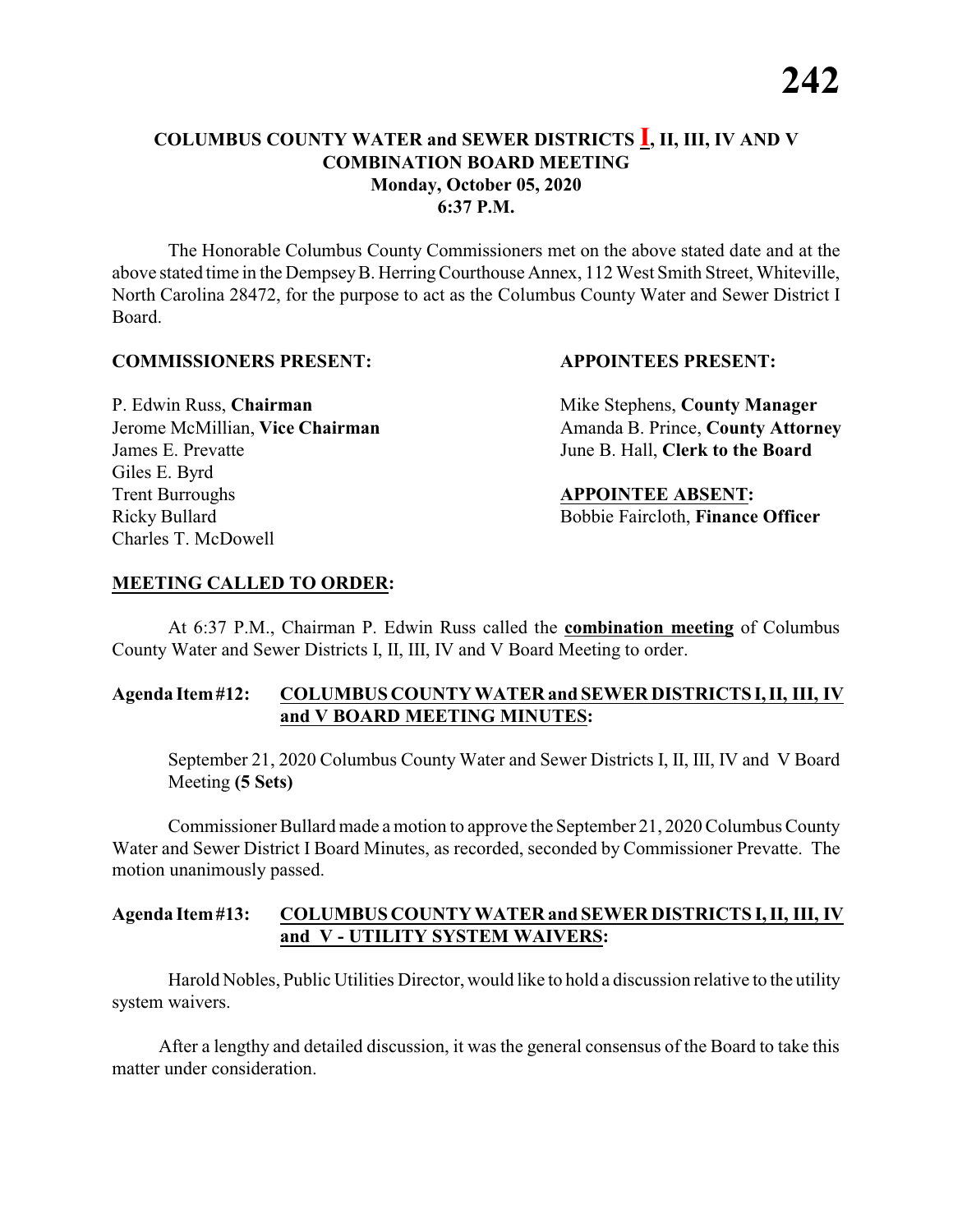### **Agenda Item #14: COLUMBUS COUNTY WATER and SEWER DISTRICTS I, II, III and V - AUTOMATIC METER READING SYSTEM for the PUBLIC UTILITIES DEPARTMENT:**

Harold Nobles, Public Utilities Director, requested Board approval of \$1,989,575 for the Automatic Meter Reading System.

After a lengthy and detailed discussion relative to the pros and cons, based on numbers and facts, Commissioner McDowell made a motion to approve the \$1,989,575 for the Automatic Meter Reading System for Columbus County Water and Sewer Districts I, II, III and V, seconded by Vice Chairman McMillian. The motion unanimously passed. Commissioner Bullard requested this information be on record - **This action will not raise water rates**.

#### **ADJOURNMENT:**

At 6:50 P.M., Commissioner Byrd made a motion to adjourn, seconded by Commissioner Bullard. The motion unanimously passed.

**APPROVED:**

**JUNE B. HALL, Clerk to Board P. EDWIN RUSS, Chairman** 

**\_\_\_\_\_\_\_\_\_\_\_\_\_\_\_\_\_\_\_\_\_\_\_\_\_\_\_\_ \_\_\_\_\_\_\_\_\_\_\_\_\_\_\_\_\_\_\_\_\_\_\_\_\_\_\_\_\_\_**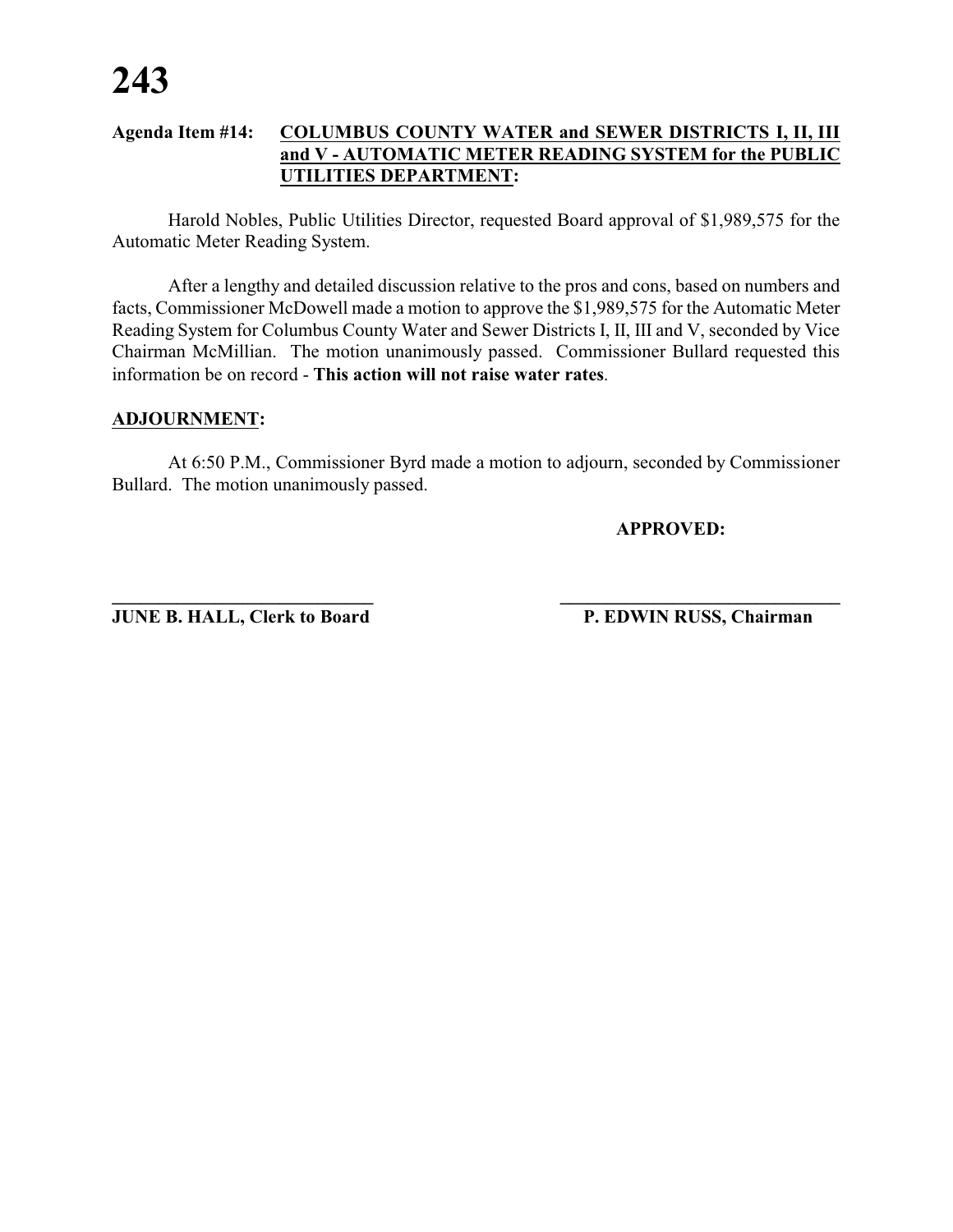The Honorable Columbus County Commissioners met on the above stated date and at the above stated time in the DempseyB. HerringCourthouse Annex, 112 West Smith Street, Whiteville, North Carolina 28472, for the purpose to act as the Columbus County Water and Sewer District II Board.

#### **COMMISSIONERS PRESENT: APPOINTEES PRESENT:**

James E. Prevatte June B. Hall, **Clerk to the Board** Giles E. Byrd **Trent Burroughs APPOINTEE ABSENT:** Ricky Bullard **Bobbie Faircloth, Finance Officer** Charles T. McDowell

P. Edwin Russ, **Chairman** Mike Stephens, **County Manager** Jerome McMillian, Vice Chairman Amanda B. Prince, County Attorney

# **MEETING CALLED TO ORDER:**

At 6:37 P.M., Chairman P. Edwin Russ called the **combination meeting** of Columbus County Water and Sewer Districts I, II, III, IV and V Board Meeting to order.

# **Agenda Item#12: COLUMBUS COUNTY WATER and SEWER DISTRICTS I,II, III, IV and V BOARD MEETING MINUTES:**

September 21, 2020 Columbus County Water and Sewer Districts I, II, III, IV and V Board Meeting **(5 Sets)**

Commissioner Bullard made a motion to approve the September 21, 2020 Columbus County Water and Sewer District II Board Minutes, as recorded, seconded byCommissioner Prevatte. The motion unanimously passed.

### **Agenda Item#13: COLUMBUS COUNTY WATER and SEWER DISTRICTS I, II, III, IV and V - UTILITY SYSTEM WAIVERS:**

Harold Nobles, Public Utilities Director, would like to hold a discussion relative to the utility system waivers.

After a lengthy and detailed discussion, it was the general consensus of the Board to take this matter under consideration.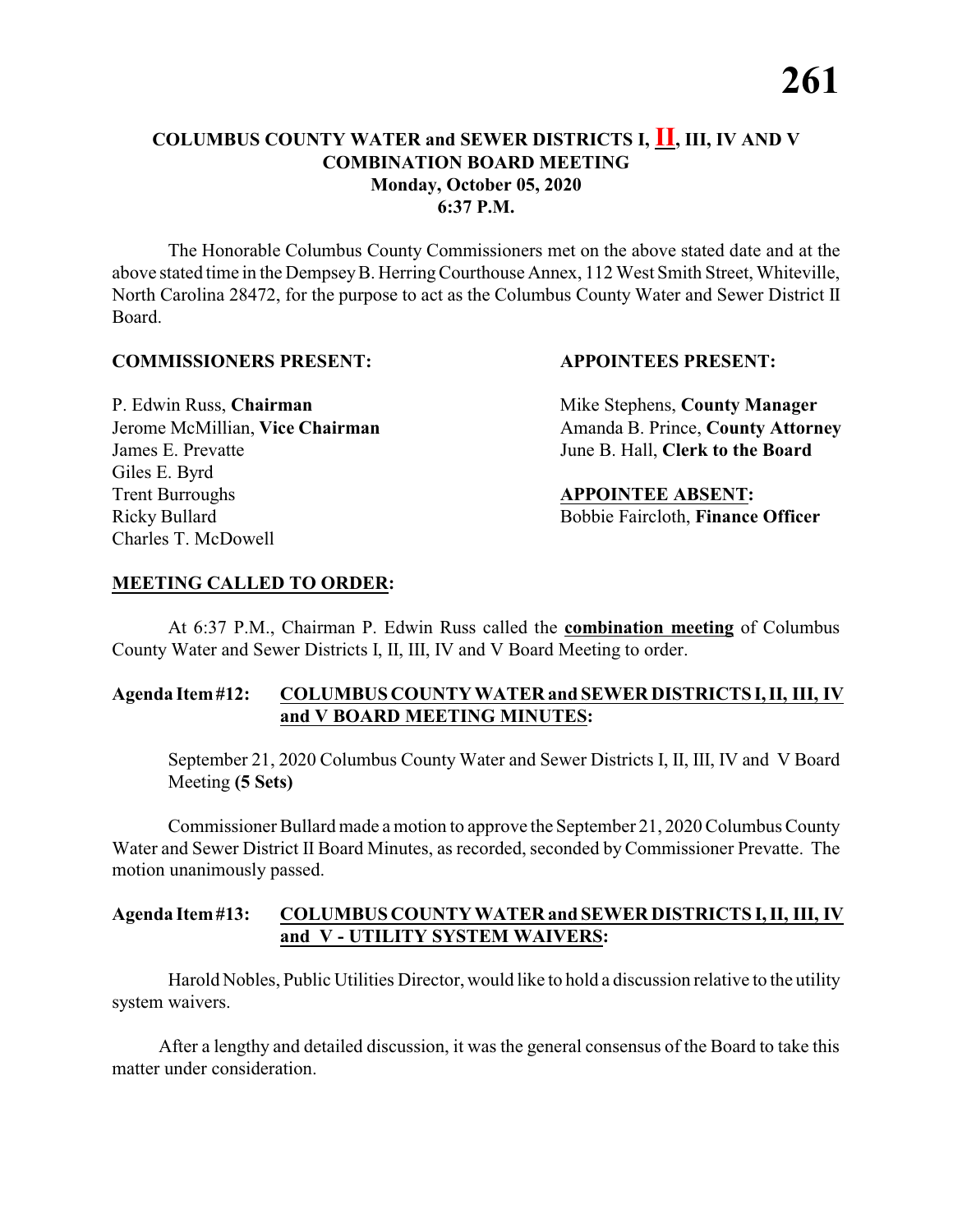### **Agenda Item #14: COLUMBUS COUNTY WATER and SEWER DISTRICTS I, II, III and V - AUTOMATIC METER READING SYSTEM for the PUBLIC UTILITIES DEPARTMENT:**

Harold Nobles, Public Utilities Director, requested Board approval of \$1,989,575 for the Automatic Meter Reading System.

After a lengthy and detailed discussion relative to the pros and cons, based on numbers and facts, Commissioner McDowell made a motion to approve the \$1,989,575 for the Automatic Meter Reading System for Columbus County Water and Sewer Districts I, II, III and V, seconded by Vice Chairman McMillian. The motion unanimously passed. Commissioner Bullard requested this information be on record - **This action will not raise water rates**.

#### **ADJOURNMENT:**

At 6:50 P.M., Commissioner Byrd made a motion to adjourn, seconded by Commissioner Bullard. The motion unanimously passed.

**APPROVED:**

**JUNE B. HALL, Clerk to Board P. EDWIN RUSS, Chairman** 

**\_\_\_\_\_\_\_\_\_\_\_\_\_\_\_\_\_\_\_\_\_\_\_\_\_\_\_\_ \_\_\_\_\_\_\_\_\_\_\_\_\_\_\_\_\_\_\_\_\_\_\_\_\_\_\_\_\_\_**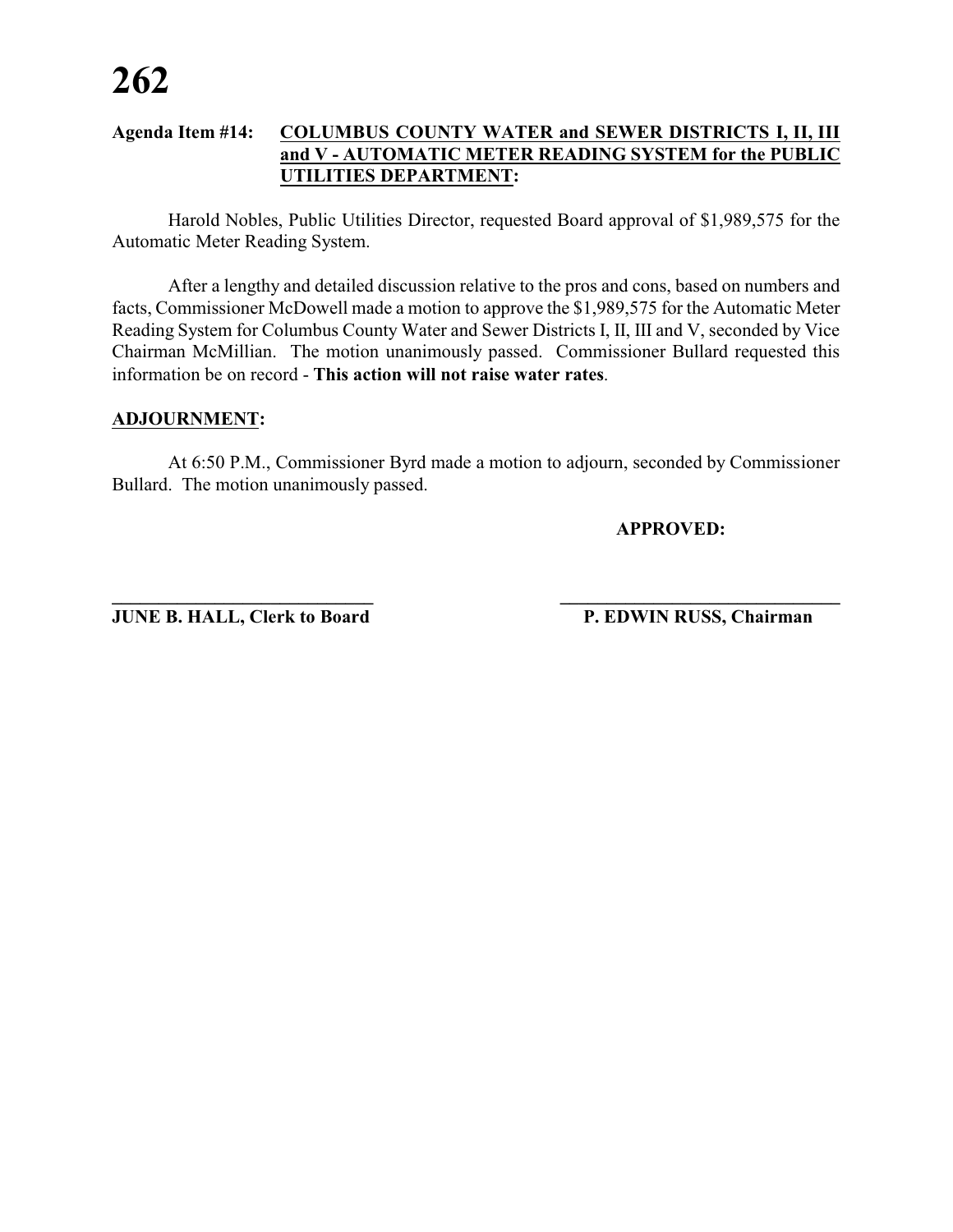The Honorable Columbus County Commissioners met on the above stated date and at the above stated time in the DempseyB. HerringCourthouse Annex, 112 West Smith Street, Whiteville, North Carolina 28472, for the purpose to act as the Columbus County Water and Sewer District III Board.

#### **COMMISSIONERS PRESENT: APPOINTEES PRESENT:**

James E. Prevatte June B. Hall, **Clerk to the Board** Giles E. Byrd **Trent Burroughs APPOINTEE ABSENT:** Ricky Bullard **Bobbie Faircloth, Finance Officer** Charles T. McDowell

P. Edwin Russ, **Chairman** Mike Stephens, **County Manager** Jerome McMillian, Vice Chairman Amanda B. Prince, County Attorney

# **MEETING CALLED TO ORDER:**

At 6:37 P.M., Chairman P. Edwin Russ called the **combination meeting** of Columbus County Water and Sewer Districts I, II, III, IV and V Board Meeting to order.

# **Agenda Item#12: COLUMBUS COUNTY WATER and SEWER DISTRICTS I,II, III, IV and V BOARD MEETING MINUTES:**

September 21, 2020 Columbus County Water and Sewer Districts I, II, III, IV and V Board Meeting **(5 Sets)**

Commissioner Bullard made a motion to approve the September 21, 2020 Columbus County Water and Sewer District III Board Minutes, as recorded, seconded byCommissioner Prevatte. The motion unanimously passed.

### **Agenda Item#13: COLUMBUS COUNTY WATER and SEWER DISTRICTS I, II, III, IV and V - UTILITY SYSTEM WAIVERS:**

Harold Nobles, Public Utilities Director, would like to hold a discussion relative to the utility system waivers.

After a lengthy and detailed discussion, it was the general consensus of the Board to take this matter under consideration.

# **Agenda Item #14: COLUMBUS COUNTY WATER and SEWER DISTRICTS I, II, III and V - AUTOMATIC METER READING SYSTEM for the PUBLIC UTILITIES DEPARTMENT:**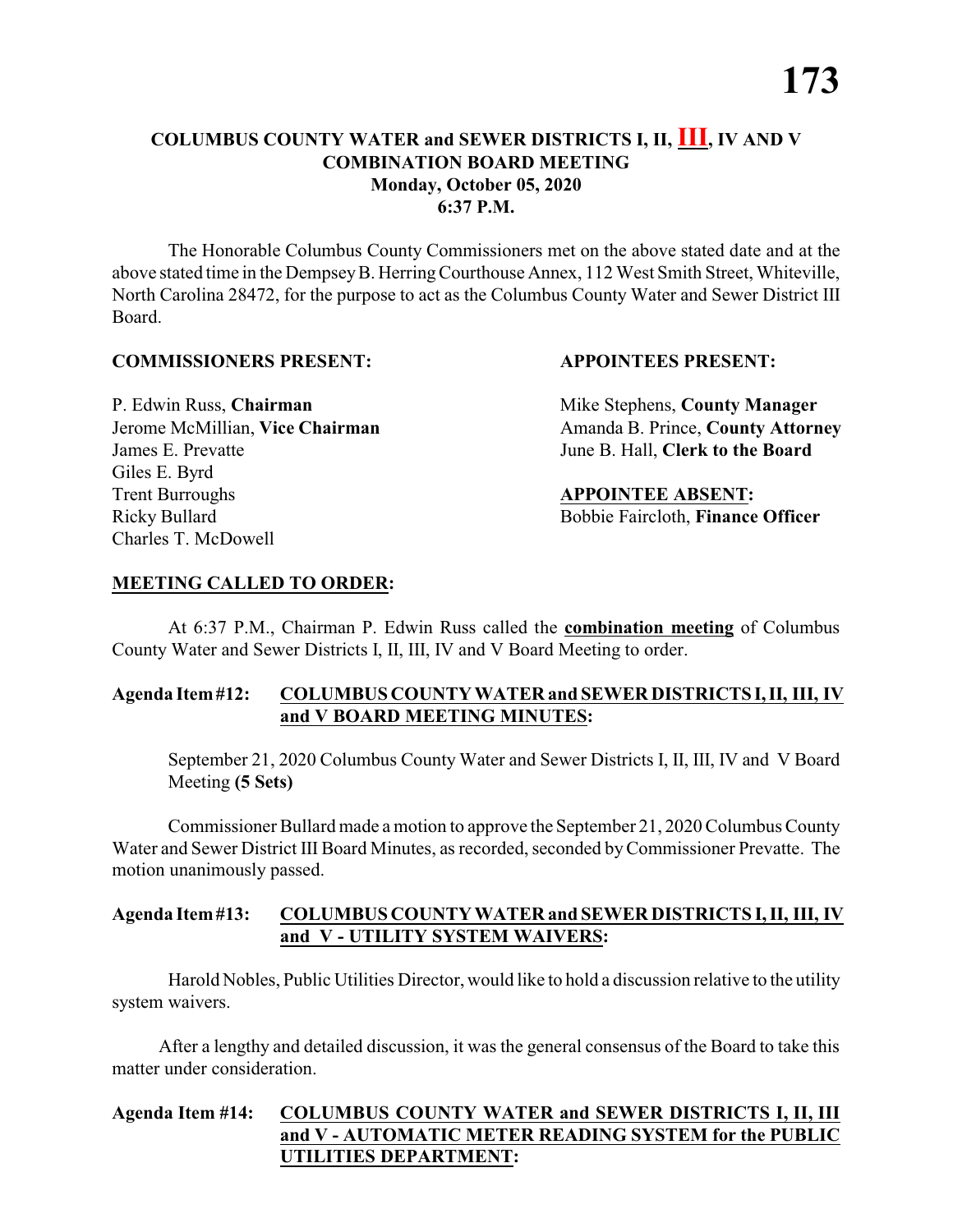Harold Nobles, Public Utilities Director, requested Board approval of \$1,989,575 for the Automatic Meter Reading System.

After a lengthy and detailed discussion relative to the pros and cons, based on numbers and facts, Commissioner McDowell made a motion to approve the \$1,989,575 for the Automatic Meter Reading System for Columbus County Water and Sewer Districts I, II, III and V, seconded by Vice Chairman McMillian. The motion unanimously passed. Commissioner Bullard requested this information be on record - **This action will not raise water rates**.

### **ADJOURNMENT:**

At 6:50 P.M., Commissioner Byrd made a motion to adjourn, seconded by Commissioner Bullard. The motion unanimously passed.

**\_\_\_\_\_\_\_\_\_\_\_\_\_\_\_\_\_\_\_\_\_\_\_\_\_\_\_\_ \_\_\_\_\_\_\_\_\_\_\_\_\_\_\_\_\_\_\_\_\_\_\_\_\_\_\_\_\_\_**

**APPROVED:**

**JUNE B. HALL, Clerk to Board P. EDWIN RUSS, Chairman**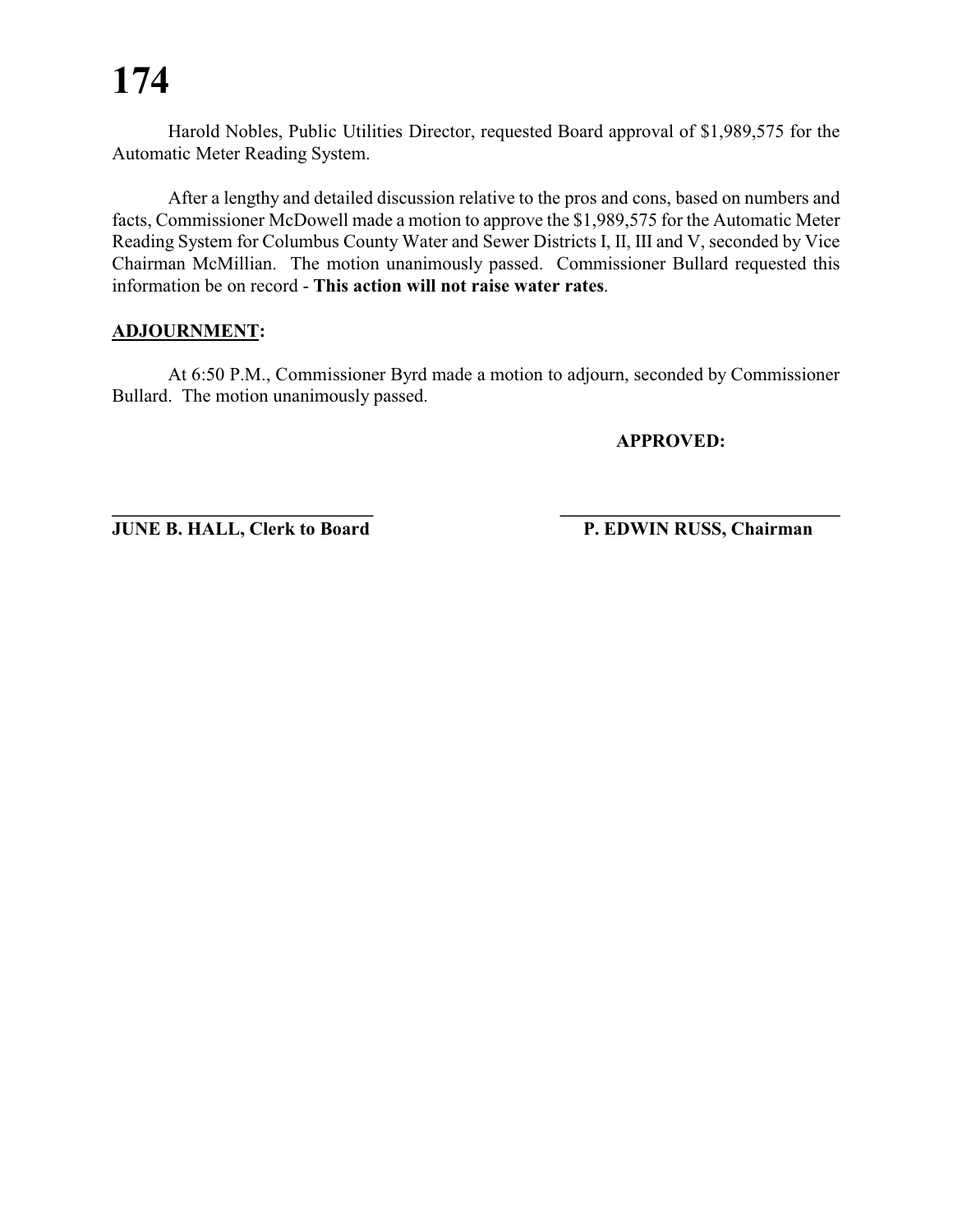The Honorable Columbus County Commissioners met on the above stated date and at the above stated time in the Dempsey B. Herring Courthouse Annex, 112 West Smith Street, Whiteville, North Carolina 28472, for the purpose to act as the Columbus County Water and Sewer District IV Board.

#### **COMMISSIONERS PRESENT: APPOINTEES PRESENT:**

James E. Prevatte June B. Hall, **Clerk to the Board** Giles E. Byrd **Trent Burroughs APPOINTEE ABSENT:** Ricky Bullard **Bobbie Faircloth, Finance Officer** Charles T. McDowell

P. Edwin Russ, **Chairman** Mike Stephens, **County Manager** Jerome McMillian, Vice Chairman Amanda B. Prince, County Attorney

# **MEETING CALLED TO ORDER:**

At 6:37 P.M., Chairman P. Edwin Russ called the **combination meeting** of Columbus County Water and Sewer Districts I, II, III, IV and V Board Meeting to order.

# **Agenda Item#12: COLUMBUS COUNTY WATER and SEWER DISTRICTS I,II, III, IV and V BOARD MEETING MINUTES:**

September 21, 2020 Columbus County Water and Sewer Districts I, II, III, IV and V Board Meeting **(5 Sets)**

Commissioner Bullard made a motion to approve the September 21, 2020 Columbus County Water and Sewer District IV Board Minutes, as recorded, seconded byCommissioner Prevatte. The motion unanimously passed.

### **Agenda Item#13: COLUMBUS COUNTY WATER and SEWER DISTRICTS I, II, III, IV and V - UTILITY SYSTEM WAIVERS:**

Harold Nobles, Public Utilities Director, would like to hold a discussion relative to the utility system waivers.

After a lengthy and detailed discussion, it was the general consensus of the Board to take this matter under consideration.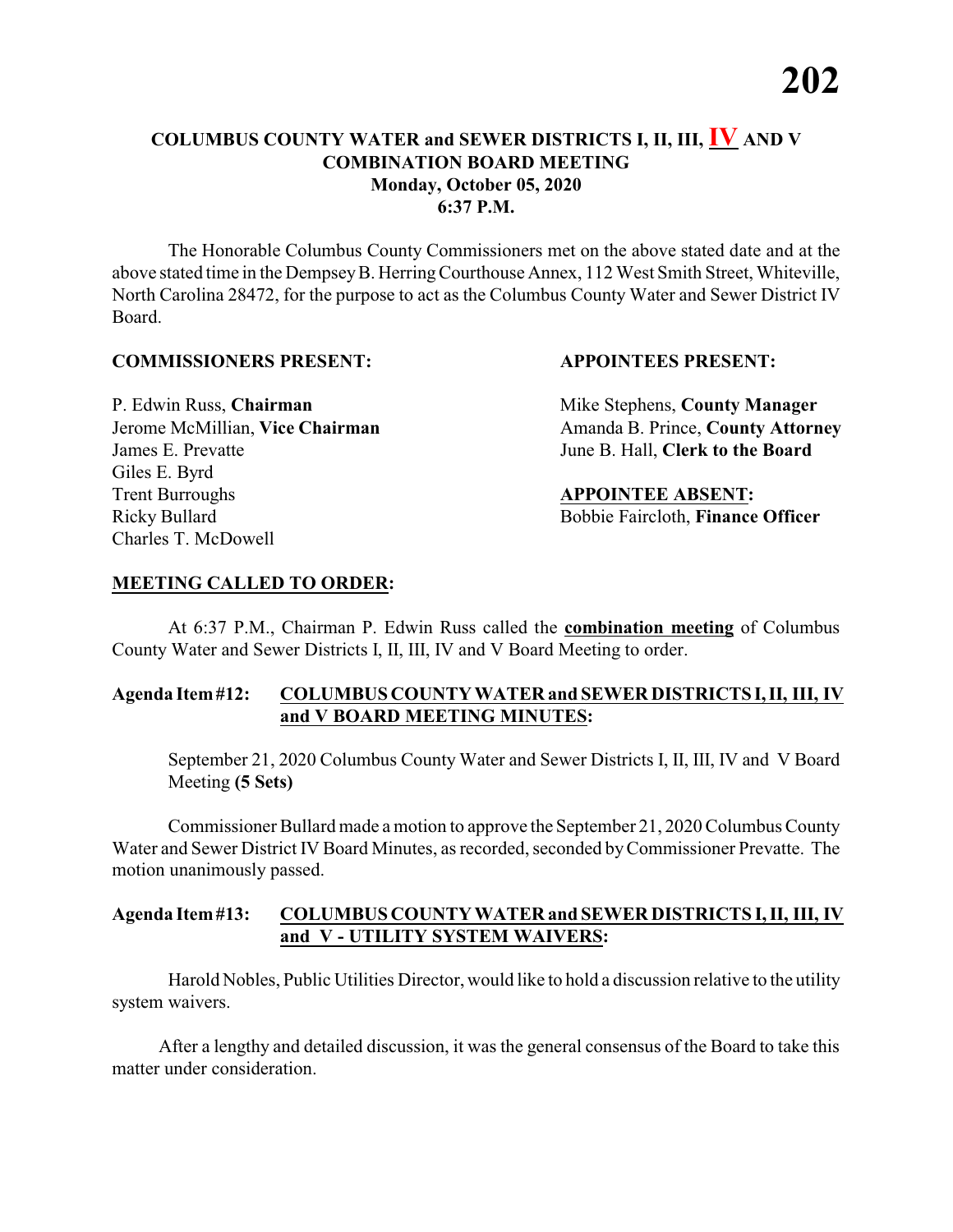# **ADJOURNMENT:**

At 6:50 P.M., Commissioner Byrd made a motion to adjourn, seconded by Commissioner Bullard. The motion unanimously passed.

**APPROVED:**

**JUNE B. HALL, Clerk to Board** 

P. EDWIN RUSS, Chairman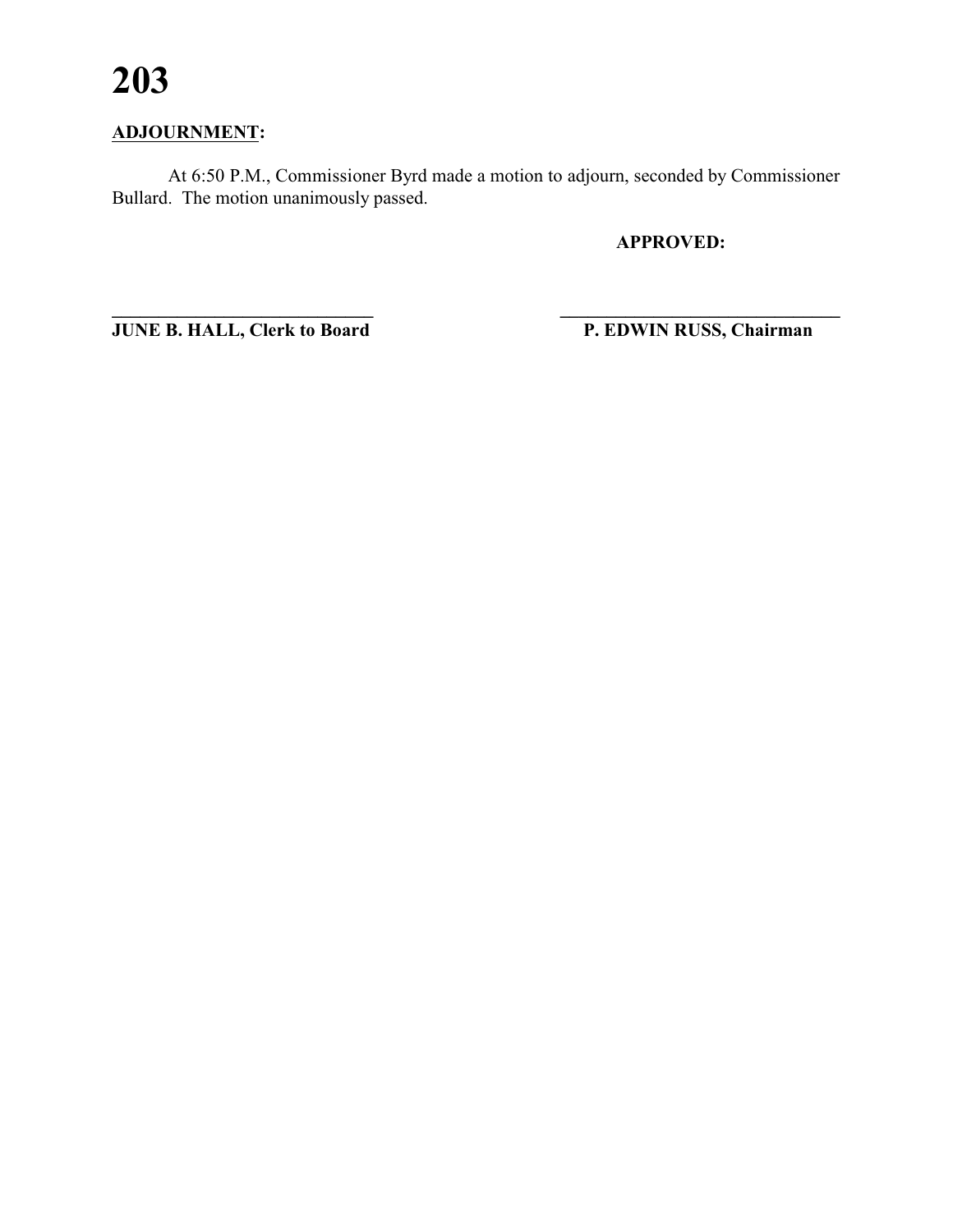The Honorable Columbus County Commissioners met on the above stated date and at the above stated time in the Dempsey B. Herring Courthouse Annex, 112 West Smith Street, Whiteville, North Carolina 28472, for the purpose to act as the Columbus County Water and Sewer District V Board.

#### **COMMISSIONERS PRESENT: APPOINTEES PRESENT:**

James E. Prevatte June B. Hall, **Clerk to the Board** Giles E. Byrd **Trent Burroughs APPOINTEE ABSENT:** Ricky Bullard **Bobbie Faircloth, Finance Officer** Charles T. McDowell

P. Edwin Russ, **Chairman** Mike Stephens, **County Manager** Jerome McMillian, Vice Chairman Amanda B. Prince, County Attorney

#### **MEETING CALLED TO ORDER:**

At 6:37 P.M., Chairman P. Edwin Russ called the **combination meeting** of Columbus County Water and Sewer Districts I, II, III, IV and V Board Meeting to order.

### **Agenda Item#12: COLUMBUS COUNTY WATER and SEWER DISTRICTS I,II, III, IV and V BOARD MEETING MINUTES:**

September 21, 2020 Columbus County Water and Sewer Districts I, II, III, IV and V Board Meeting **(5 Sets)**

Commissioner Bullard made a motion to approve the September 21, 2020 Columbus County Water and Sewer District V Board Minutes, as recorded, seconded byCommissioner Prevatte. The motion unanimously passed.

#### **Agenda Item#13: COLUMBUS COUNTY WATER and SEWER DISTRICTS I, II, III, IV and V - UTILITY SYSTEM WAIVERS:**

Harold Nobles, Public Utilities Director, would like to hold a discussion relative to the utility system waivers.

After a lengthy and detailed discussion, it was the general consensus of the Board to take this matter under consideration.